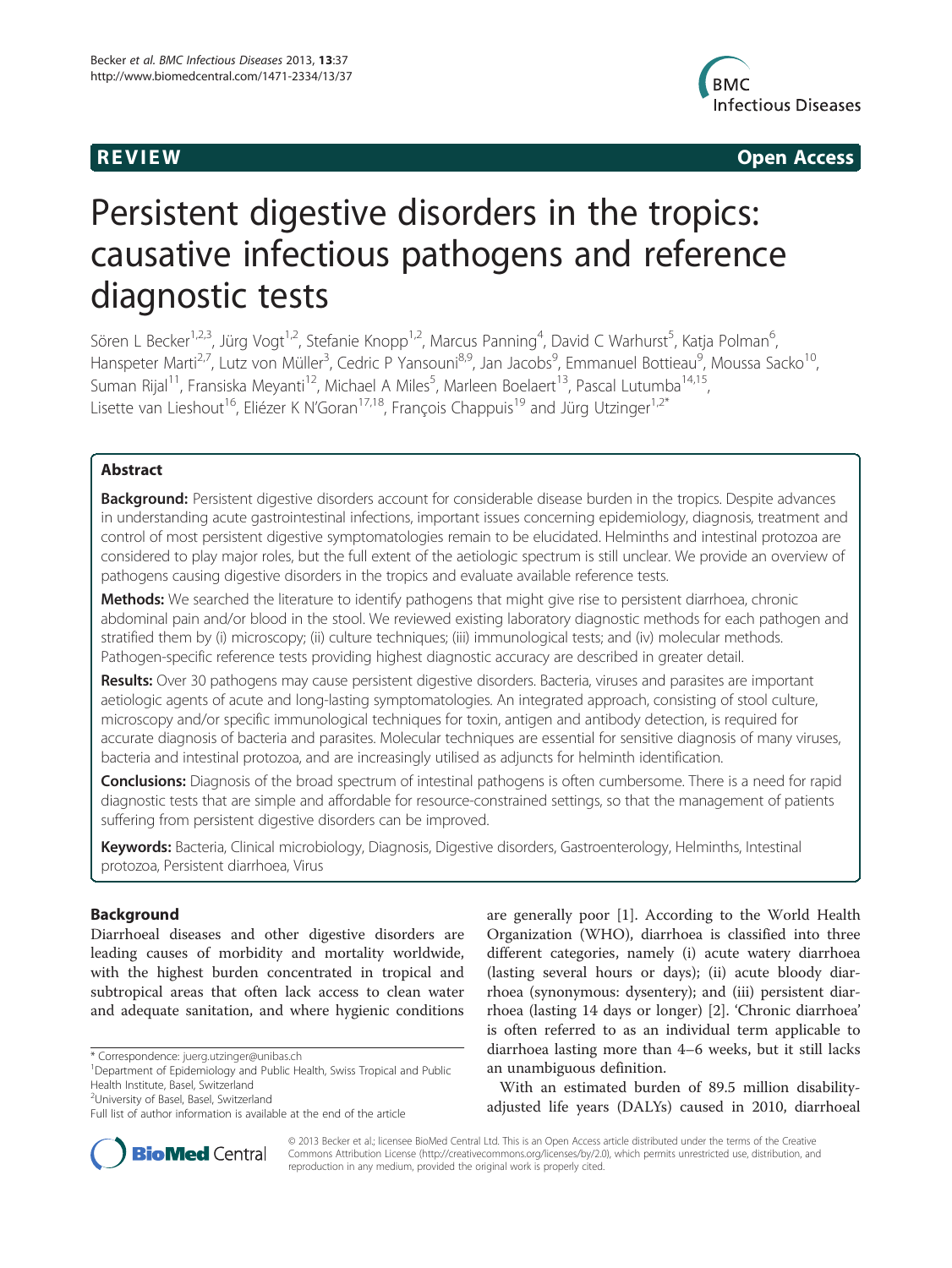diseases rank fourth in the recently published Global Burden of Disease Study [[3\]](#page-16-0). Acute diarrhoeal episodes are mainly due to bacterial and viral pathogens that may cause a variety of clinical syndromes ranging from selflimiting events to life-threatening diseases. Children are most vulnerable and diarrhoeal diseases were responsible for more than 1.4 million deaths in 2010, ranking this disorder at position seven on the main causes of death [[4\]](#page-16-0). In the last decades, concerted efforts have considerably improved our understanding of the epidemiology, diagnosis, treatment and control of many diarrhoeagenic pathogens globally, for instance due to the introduction of rotavirus vaccination programmes in many countries since 2006 [[5](#page-16-0)]. As a result, mortality due to diarrhoeal diseases has been reduced from an estimated 2.5 million in 1990 to just under 1.5 million in 2010, a decrease of 42% [[4\]](#page-16-0). However, few research activities have focused on the investigation of persistent diarrhoea and non-acute abdominal pain due to digestive disorders in the tropics. Hence, little is known regarding its aetiology, epidemiology and disease burden. It is widely acknowledged that intestinal parasites, particularly helminths and intestinal protozoa play a major role as causative agents of persistent digestive symptomatologies [[6](#page-16-0)].

Infections with helminths and intestinal protozoa belong to the neglected tropical diseases, along with other diseases caused by bacterial (e.g. Buruli ulcer), viral (e.g. dengue) and fungal infections (e.g. mycetoma) [\[7](#page-16-0)]. More than 5 billion people are at risk of neglected tropical diseases, with the common soil-transmitted helminths (i.e. Ascaris lumbricoides, hookworm and Trichuris trichiura), exhibiting the widest geographical distribution [[8](#page-16-0)]. Due to their intimate connection with poverty, the highest prevalences of neglected tropical diseases are observed in remote rural and deprived urban settings in the developing world [[7,9,10](#page-16-0)]. Neglected tropical diseases drain the social and economic development in endemic countries and they negatively impact on people's quality of life and well-being at all levels [\[11](#page-16-0)-[15](#page-16-0)].

A major challenge in the clinical management of persistent digestive disorders is the weakness of health systems in many low-income countries [[16-18\]](#page-16-0). Hence, affected people might only seek care at a late stage in their therapeutic itinerary, usually at primary health care centres [[19,20](#page-16-0)]. However, these primary health care centres are often under-staffed and ill-equipped, resulting in a low quality of care. The causes of persistent diarrhoea and other digestive disorders are frequently misdiagnosed due to the often unspecific clinical presentations and the absence of evidence-based algorithms for in-depth investigation [[7,](#page-16-0)[21](#page-17-0)]. The notorious underfinancing of health systems in many tropical and subtropical countries explains the severe neglect of laboratory networks and the only limited availability of basic tests for diagnostic services (e.g. direct faecal smears for helminth diagnosis or blood films for malaria diagnosis) [\[22\]](#page-17-0). Hence, in many developing countries, current diagnostic and treatment algorithms are often empirical, whereas local prevalence data and differential diagnoses are rarely taken into account at the primary care level.

Against this background, NIDIAG, an international collaboration on integrated diagnosis-treatment platforms, funded by the European Commission, sets out to develop an improved system for delivering primary health care in resource-constrained settings and proposes an integrated approach to this challenge. Emphasis is placed on a patient-centred approach starting from the presentation at the primary health care level of a clinical syndrome that might be due to 'common' pathogens. Three clinical syndromes will be investigated in the NIDIAG framework, namely (1) neurological disorders [\[23](#page-17-0)]; (2) persistent fever [[24](#page-17-0)]; and (3) digestive disorders. Here, we focus on digestive disorders, which we define as (i) persistent  $(\geq 2$  weeks) abdominal pain; (ii) persistent (≥2 weeks) diarrhoea (dysenteric or non-dysenteric); and/or (iii) blood in the stool. These digestive disorders will be investigated at different study sites in tropical areas of Africa (Côte d'Ivoire and Mali) and Asia (Indonesia and Nepal). Before clinically applicable diagnosis-treatment algorithms can be developed, the following major challenges/open issues have to be addressed. Firstly, few studies analysed the spectrum of intestinal pathogens causing persistent digestive disorders in the tropics. Therefore, epidemiological investigations targeting all potential pathogens are desirable to define the most common bacteria, parasites and viruses in the different study settings. Secondly, most diagnostic tests have only been validated in Western settings, and hence their diagnostic accuracy in the tropics remains to be determined.

In this manuscript, pursuing an extensive literature review complemented with expert opinion, we provide an overview of potential pathogens (bacterial, parasitic and viral) that might give rise to digestive disorders as defined above. Available diagnostic tests for the identified pathogens are summarised and reviewed, and we propose pathogen-specific reference tests to be utilised for an in-depth diagnostic work-up of symptomatic patients in the different study sites.

# Methods

# Framework

A symptomatology according to the aforementioned inclusion criteria for the syndrome of digestive disorders is likely to be caused by a large variety of infections, but also non-infectious diseases. For example, blood in the stool, accompanied by persistent abdominal pain, may be indicative of colorectal carcinoma or inflammatory disorders (e.g. Crohn's disease and ulcerative colitis), but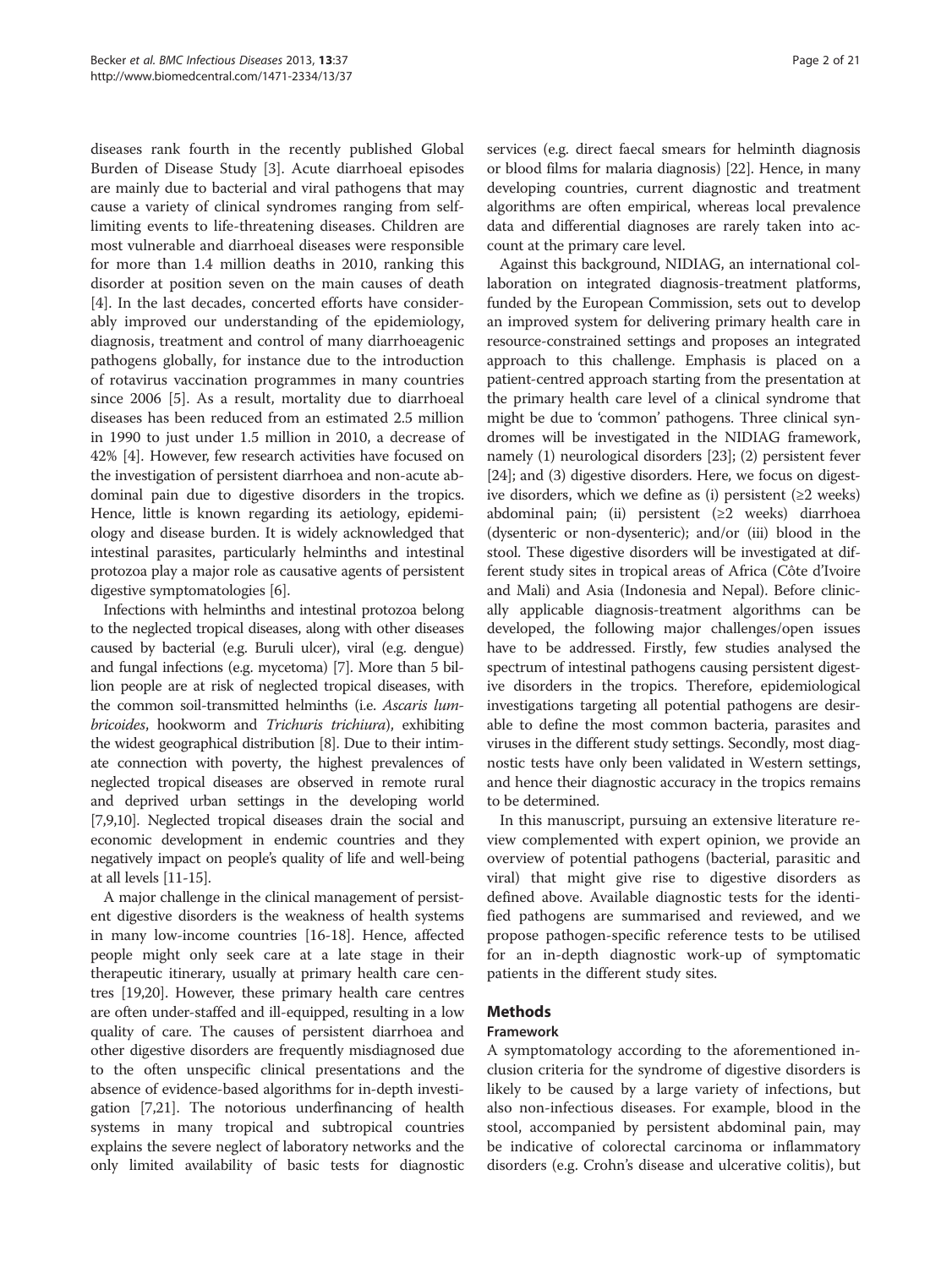may also be a sign of Schistosoma mansoni (a helminth) or Entamoeba histolytica (an intestinal protozoon) infection. The aim of the NIDIAG project is to develop evidence-based diagnosis-treatment algorithms that can easily be applied in resource-constrained health care settings. As neither diagnosis nor treatment of many noninfectious diseases are currently feasible in remote rural areas of most developing countries, only infectious aetiologies of digestive disorders that may cause severe disease and that are treatable will be thoroughly assessed within the frame of the NIDIAG project and were therefore prioritised in our literature search.

# Search strategy, data extraction and analysis

We performed a literature review to identify and define the bacterial, parasitic and viral pathogens that may give rise to persistent diarrhoea and chronic digestive disorders, and to obtain information on their respective diagnostic methods in order to describe appropriate reference laboratory tests. Since the role of fungi as causative pathogens of gastrointestinal infections is still under debate, fungal infections were not included in this review [[25](#page-17-0)]. The available literature was reviewed by three independent groups. The results were compared, discussed and finally synthesised. Additionally, a number of experts were consulted to complement the literature review.

In a first step, we examined a series of textbooks pertaining to medical bacteriology, parasitology and virology. Moreover, we searched the electronic database MEDLINE/PubMed for infectious pathogens that may cause digestive disorders as defined in the inclusion criteria. After having identified a set of more than 30 pathogens, we searched the database with the following search term for all infectious agents: "disease name/[Mesh]" and the subheading "diagnosis" (e.g. "ascariasis/diagnosis" [Mesh]). The focus of the MEDLINE/PubMed search was on established laboratory tests as well as on newer diagnostic methods, which have been validated recently or are currently under validation (e.g. studies objectively assessing the diagnostic accuracy of different tests). Hence, we primarily focused on reviews, comparative studies and evaluation studies. Our search had no language or other restrictions and we included studies that were published until mid-April 2012.

# Results

Our literature review revealed more than 30 bacterial, parasitic and viral pathogens that may cause persistent digestive disorders. Many of these infectious agents are epidemiologically well characterised in Western settings, while data regarding their occurrence in tropical and subtropical areas are scarce and often contradictory [[6,](#page-16-0)[26](#page-17-0)-[28](#page-17-0)]. Table [1](#page-3-0) provides a list of all selected pathogens and typical clinical characteristics that may assist clinicians to curtail their differential diagnosis. However, pathogen-specific diagnosis can rarely be done based on the clinical presentations, and hence additional diagnostic tools are needed.

The large number of available diagnostic tests for the selected pathogens is a challenge for providing the single most accurate method for a given pathogen. Hence, we classified the different methods into four diagnostic categories, namely (i) microscopy; (ii) culture; (iii) immunology (including enzyme immunoassays (EIA), serotyping of isolates and serology); and (iv) molecular biological diagnosis (e.g. polymerase chain reaction (PCR) assays and DNA sequencing). Selection of a reference test for each specific pathogen is primarily based on the sensitivity and specificity of the test as well as practical considerations (e. g. costs, ease of application, availability, etc.). The results are presented in Table [2](#page-5-0) (bacteria), Table [3](#page-7-0) (intestinal protozoa), Table [4](#page-9-0) (helminths) and Table [5](#page-11-0) (viruses). Specific issues on the diagnostic work-up are summarised in the following sub-chapters.

#### Bacterial pathogens

Aeromonas spp., Campylobacter jejuni, C. coli, Plesiomonas shigelloides, Salmonella enterica (non-typhoidal serovars, e. g. S. enterica ser. Enteritidis, S. enterica ser. Typhimurium), Shigella spp., Vibrio spp., Yersinia enterocolitica, Y. pseudotuberculosis

A stool culture on selective media is the test of choice to detect these diarrhoeagenic bacteria [[31](#page-17-0),[48](#page-17-0),[50,52,53](#page-17-0)]. Different solid media (e.g. selective agar plates containing antibiotics and substances favouring the growth of the sought microorganism) are inoculated with a stool specimen to detect and isolate enteric pathogens. The additional use of a selective enrichment broth is helpful to identify pathogenic bacteria if their presence is quantitatively so low that they might otherwise be overlooked on solid media due to the overgrowth of non-pathogenic intestinal flora. The inoculated media are usually incubated for 24–72 hours at 35°C at ambient atmosphere to allow the bacteria to form macroscopically visible colonies. Of note, Campylobacter spp. are isolated using different growth conditions, i.e. incubation at a higher temperature of 42°C in microaerophilic atmosphere [[53](#page-17-0)].

Following the incubation period, the agar plates are examined and morphologically suspicious colonies are identified using different biochemical identification panels or automated phenotypic identification systems (e.g. Vitek®; bioMérieux, Marcy l'Étoile, France). Recently, more rapid identification algorithms making use of mass spectrometry (MS) have successfully been implemented into clinical microbiology laboratories (e.g. matrix-assisted laser desorption ionization time-of-flight (MALDI-TOF) MS (e.g. MicroFlex LT; Bruker Daltonics, Bremen, Germany) [[98](#page-18-0)].

Stool culture remains the diagnostic 'gold' standard for enteric pathogenic bacteria disposing certain characteristics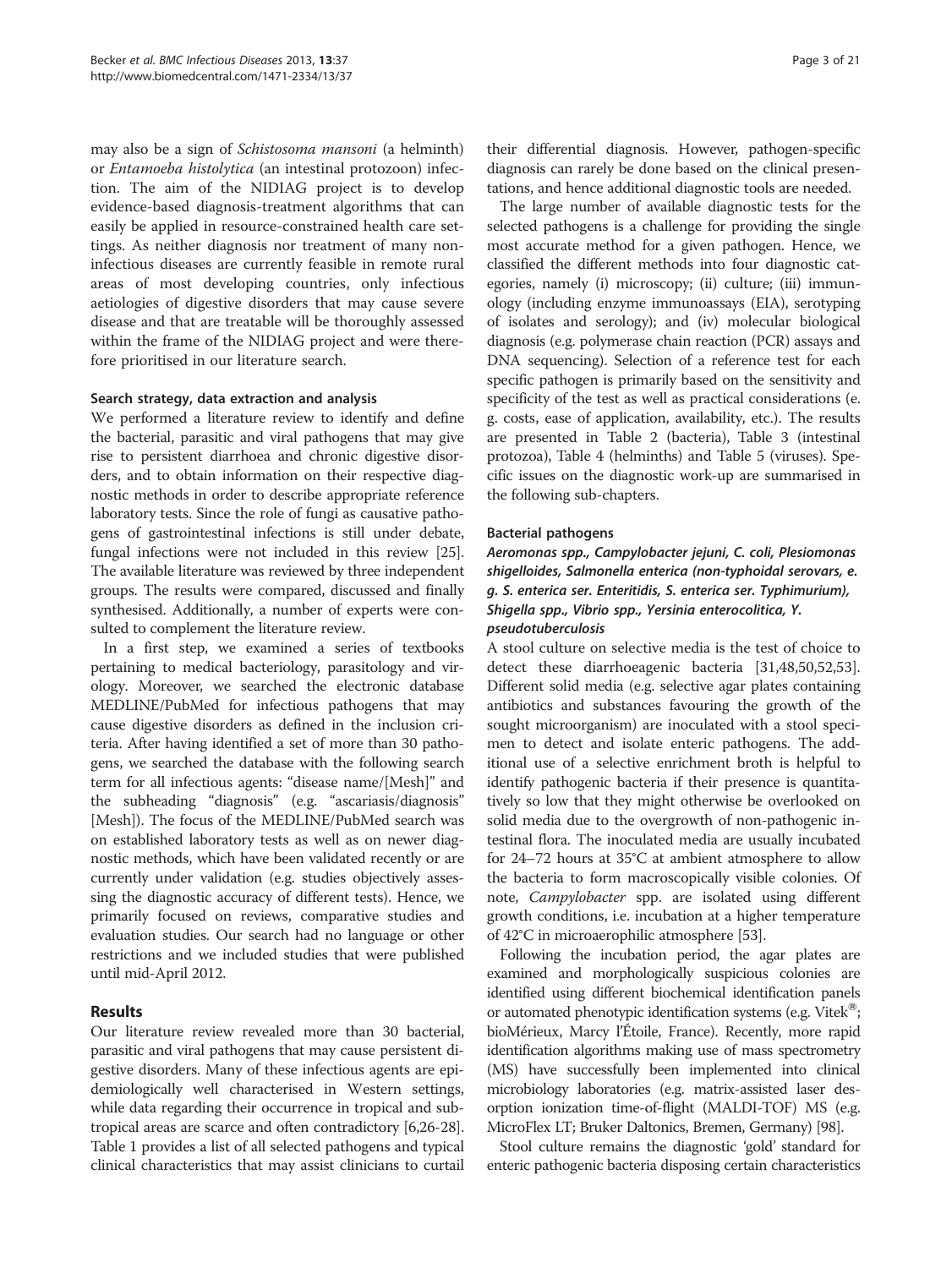#### <span id="page-3-0"></span>Table 1 Overview of intestinal pathogens (bacteria, intestinal protozoa, helminths and viruses) that may cause persistent digestive disorders in infected individuals

| p<br><sub>2</sub><br>Enteric pathogen                         | Persistent<br>diarrhoea | Persistent<br>abdominal<br>pain | Blood in<br>the stool |
|---------------------------------------------------------------|-------------------------|---------------------------------|-----------------------|
| <b>Bacteria</b>                                               |                         |                                 |                       |
| Aeromonas spp.                                                | $\! + \!\!\!\!$         |                                 |                       |
| Campylobacter jejuni, C. coli                                 | $^{+}$                  | $+$                             | $+$                   |
| Clostridium difficile                                         | $+$                     | $+$                             | $+$                   |
| Escherichia coli                                              |                         |                                 |                       |
| Enteroaggregative E. coli<br>(EAEC)                           | $^{+}$                  | $^{+}$                          | $^{+}$                |
| Enteropathogenic E. coli<br>(EPEC)                            | $+$                     | $^{+}$                          |                       |
| Enteroinvasive E. coli (EIEC)                                 | $\! + \!\!\!\!$         | $^{+}$                          | $^{+}$                |
| Enterohaemorrhagic E. coli<br>(STEC/EHEC)                     | $^{+}$                  | $+$                             | $+$                   |
| Enterotoxigenic E. coli (ETEC)                                | $+$                     | $^{+}$                          |                       |
| Diffusely adherent E. coli<br>(DAEC)                          | $+$                     |                                 |                       |
| Mycobacterium tuberculosis and<br>atypical mycobacteria       | $^{+}$                  | $^{+}$                          | $+$                   |
| Plesiomonas shigelloides                                      | $+$                     |                                 |                       |
| Salmonella enterica (typhoidal<br>and non-typhoidal serovars) | $+$                     | $^{+}$                          | $^{+}$                |
| Shigella spp.                                                 | $+$                     | $+$                             | $+$                   |
| Tropheryma whipplei                                           | $+$                     |                                 |                       |
| Vibrio spp.                                                   | $+$                     |                                 |                       |
| Yersinia enterocolitica,<br>Y. pseudotuberculosis             | $^{+}$                  |                                 |                       |
| Intestinal protozoa                                           |                         |                                 |                       |
| Balantidium coli                                              | $\! + \!\!\!\!$         | $^{+}$                          | $^{+}$                |
| Blastocystis hominis <sup>a</sup>                             | $(+)$                   | $(+)$                           |                       |
| Cryptosporidium spp.                                          | $^{+}$                  | $^{+}$                          |                       |
| Cyclospora cayetanensis                                       | $+$                     |                                 |                       |
| Dientamoeba fragilis <sup>a</sup>                             | $^{+}$                  | $+$                             |                       |
| Entamoeba histolytica                                         | $^{+}$                  | $^{+}$                          | $^{+}$                |
| Giardia intestinalis (syn.: G.<br>lamblia and G. duodenalis)  | $^{+}$                  | $^{+}$                          |                       |
| Isospora belli (syn.: Cystoisospora<br>belli)                 | $+$                     | $(+)$                           |                       |
| Species of microsporidia                                      | $^{+}$                  | $^{+}$                          |                       |
| <b>Helminths</b>                                              |                         |                                 |                       |
| Cestodes                                                      |                         |                                 |                       |
| Diphyllobothrium latum                                        | $^{+}$                  | $^{+}$                          |                       |
| Hymenolepis spp.                                              | $^{+}$                  |                                 |                       |
| Taenia spp.                                                   | $^{+}$                  | $+$                             |                       |
| Nematodes                                                     |                         |                                 |                       |
| Ascaris lumbricoides                                          | $^+$                    | $^+$                            |                       |

# Table 1 Overview of intestinal pathogens (bacteria, intestinal protozoa, helminths and viruses) that may cause persistent digestive disorders in infected individuals (Continued)

| Capillaria philippinensis                                                                        | $+$    | $+$    |        |
|--------------------------------------------------------------------------------------------------|--------|--------|--------|
| Hookworm (Ancylostoma<br>duodenale and Necator<br>americanus)                                    | $^{+}$ | $^{+}$ |        |
| Strongyloides stercoralis                                                                        | $^{+}$ | $^{+}$ | $(+)$  |
| Trichuris trichiura                                                                              | $^{+}$ | $^{+}$ |        |
| Trematodes                                                                                       |        |        |        |
| Intestinal flukes                                                                                | $^{+}$ | $^{+}$ |        |
| Intestinal blood flukes:<br>Schistosoma mansoni,<br>S. intercalatum, S. japonicum,<br>S. mekongi | $^{+}$ | $\pm$  | $^{+}$ |
| <b>Viruses</b>                                                                                   |        |        |        |
| Adenovirus                                                                                       | $+$    |        |        |
| Astrovirus                                                                                       | $(+)$  |        |        |
| <b>Bocavirus</b>                                                                                 | $(+)$  |        |        |
| Coronavirus                                                                                      | $(+)$  |        |        |
| Cytomegalovirus (CMV)                                                                            | $^{+}$ | $^{+}$ | $^{+}$ |
| Enterovirus                                                                                      | $^{+}$ |        |        |
| Human immunodeficiency virus<br>$(HIV-1/2)$                                                      | $+$    | $^{+}$ |        |
| <b>Norovirus</b>                                                                                 | $^{+}$ |        |        |
| Parechovirus                                                                                     | $(+)$  |        |        |
| Rotavirus                                                                                        | $^{+}$ | $^{+}$ |        |
| Sapovirus                                                                                        | $(+)$  |        |        |

+, existing risk; (+), low risk; -, no risk.<br><sup>a</sup> There is an ongoing debate whether these intestinal protozoa have pathogenic potential or should rather be seen as simple commensals of the gastrointestinal tract [29,[30\]](#page-17-0).

which enable them to be selected out of the normal gastrointestinal flora, while other bacteria without such characteristics cannot be distinguished from apathogenic gut bacteria by culture methods alone (see below). Stool culture has important advantages, such as testing of isolated pathogens for antimicrobial susceptibility. As the successful antibiotic treatment of many bacterial intestinal infections requires knowledge of local resistance patterns (e.g. extent of fluoroquinolone-resistant Campylobacter strains), stool culture techniques remain mandatory to guide therapeutic interventions. However, these tests are laborious and require experienced personnel, and typically take 48–72 hours to obtain first results. Hence, other, more rapid diagnostic tests (RDTs) have been developed for some pathogens. For Campylobacter spp., for example, EIAs detecting a specific antigen in the stool proved to be a sensitive alternative to stool culture with results available within a few hours [[32](#page-17-0)[,99](#page-18-0)]. However, there is no international consensus on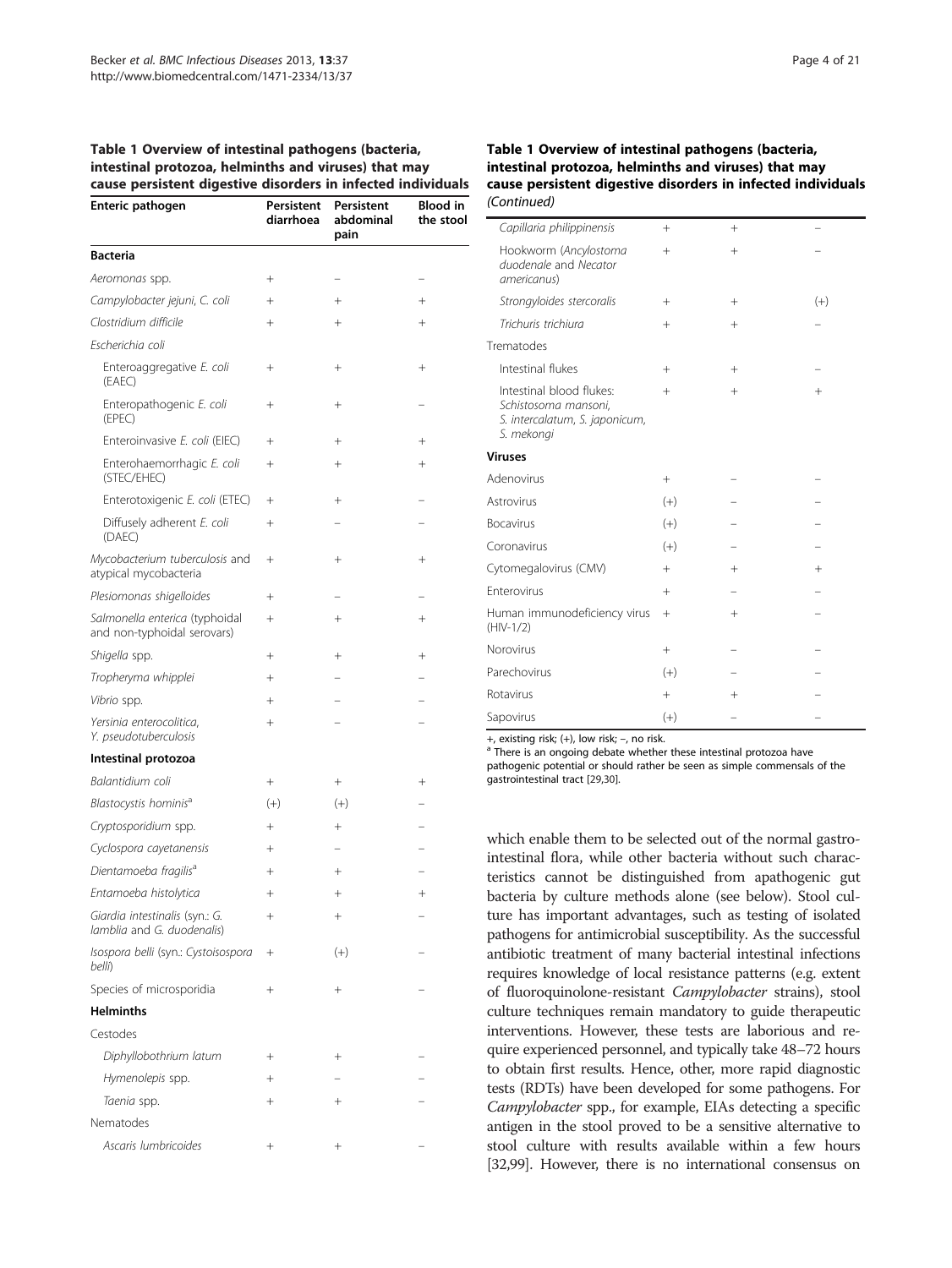immunological assays for detection of Campylobacter spp. and no globally validated and standardised approach, so that these tools should not replace the selective stool culture [\[100](#page-18-0)]. PCR assays, characterised by high sensitivity and specificity, have been developed for most of the aforementioned bacteria. Thus far, however, integration into clinical routine testing is still limited. Important drawbacks are the high cost, the need for sophisticated laboratory equipment and well-trained laboratory technicians. Moreover, PCR cannot distinguish between dead or alive bacteria and does not allow testing for antimicrobial susceptibility. However, newly developed multiplex PCR assays are increasingly being evaluated as fast screening tests for early detection of various important enteric pathogens. Besides PCR, novel molecular diagnostics are currently being developed and validated for many bacterial and viral pathogens, e.g. loopmediated isothermal amplification (LAMP) assays. Results obtained thus far are promising [\[101,102\]](#page-18-0), but it remains to be elucidated whether such nucleic acid amplification tests can be employed on a larger scale in resource-constrained settings in the tropics.

# Salmonella enterica ser. Typhi/Paratyphi

Diagnosis of enteric fever is challenging and often delayed or not performed due to the unavailability of the most sensitive techniques in areas of high endemicity [[103](#page-18-0)]. In these settings, the Widal test (measuring an increasing S. Typhi-specific antibody titer over the course of 10 days in patient serum samples) is often the only available test, despite its poor diagnostic performance. Contrary to non-typhoidal salmonellosis, stool culture is not sufficiently sensitive to diagnose infection due to S. Typhi/S. Paratyphi. Culturing blood and bone marrow is more sensitive, but bone marrow aspiration is only rarely performed in tropical areas due to a lack of adequately equipped hospitals and laboratories [\[104](#page-18-0)]. Blood cultures should be obtained during the first week of disease to achieve adequate sensitivity [\[45](#page-17-0)]. Serotyping of isolates (e.g. by agglutination of Vi antigen or rapid detection of various antigens or IgM antibodies by different EIA kits) is helpful for a timely diagnosis, but lacks sensitivity and specificity [[46](#page-17-0)]. PCR assays have been developed for different antigens of invasive S. enterica serovars, but still need further development and validation before they can be more widely recommended [\[105\]](#page-18-0).

# Clostridium difficile

C. difficile can be found as part of the physiological intestinal flora, but toxin-producing strains may cause severe diarrhoea, which is most frequently seen in hospitalised patients who recently received antibiotic treatment [\[33](#page-17-0)]. A selective stool culture (toxigenic culture, performed on a selective agar medium or after ethanol shock pretreatment) followed by tests for toxin production

remains the diagnostic 'gold' standard for C. difficile [[33](#page-17-0)] and is particularly useful when the quantity of toxins in stool samples is small [[34\]](#page-17-0). A laborious and technically difficult cell culture cytotoxicity assay is still regarded as an alternative reference standard, but is seldom performed in most microbiological laboratories. More recently developed PCR assays targeting a toxin-encoding gene are currently discussed as an alternative method for early diagnosis of C. difficile infection. Such molecular methods allow a more precise characterisation of isolated C. difficile strains, e.g. ribotype differentiation [[35,](#page-17-0)[106,107](#page-18-0)]. Sensitivity and specificity of PCR have been reported to vary between 85% and 100% [\[108\]](#page-18-0). However, various molecular assays exist which are not yet fully standardised, and the diagnostic performance of commercially available kits may differ considerably from inhouse molecular testing methods in use at different laboratories. Of note, PCR can only prove the presence of the toxin-encoding gene, but cannot distinguish between asymptomatic carriage and acute infection.

In clinical practice, an easily applicable two-step approach is recommended for rapid and reasonably sen-sitive diagnosis of C. difficile [[109](#page-18-0)]. Firstly, a screening test for *C. difficile-associated glutamate dehydrogenase* (GDH) should be performed to indicate the bacterium's presence in a stool sample. If positive, it should be followed by a test for toxin production (e.g. toxin A/B EIA). This procedure does not require an extensively equipped laboratory and generates accurate results within a few hours. However, the sensitivity and specificity of this two-step approach are limited, and hence toxigenic culture and PCR testing should always be performed when there is a high clinical suspicion despite negative test results [\[110](#page-18-0)].

# Pathogenic Escherichia coli strains

Diagnosis of pathogenic *E. coli* is challenging, as these bacteria constitute an important part of the physiological intestinal flora and only some strains have diarrhoeagenic potential [\[41](#page-17-0)]. There are at least six groups of pathogenic E. coli strains, namely (i) diffusely adherent (DAEC); (ii) enteroaggregrative (EAEC); (iii) enterohaemorrhagic (EHEC, including STEC = shiga toxin-producing  $E$ . coli); (iv) enteroinvasive (EIEC); (v) enteropathogenic (EPEC); and (vi) enterotoxigenic E. coli (ETEC). Pathogenic E. coli strains that carry simultaneously virulence factors from different pathotypes may cause severe clinical outbreaks. In mid-2011 in Germany, for example, the E. coli strain O104: H4 (an EAEC capable of EHEC/STEC-specific shiga toxin production) caused 2,987 cases of acute, often severe gastroenteritis and 855 cases of haemolytic-uraemic syndrome which led to 53 deaths [[111\]](#page-18-0).

While diagnostic procedures are poorly standardised for the pathotypes DAEC and EAEC, molecular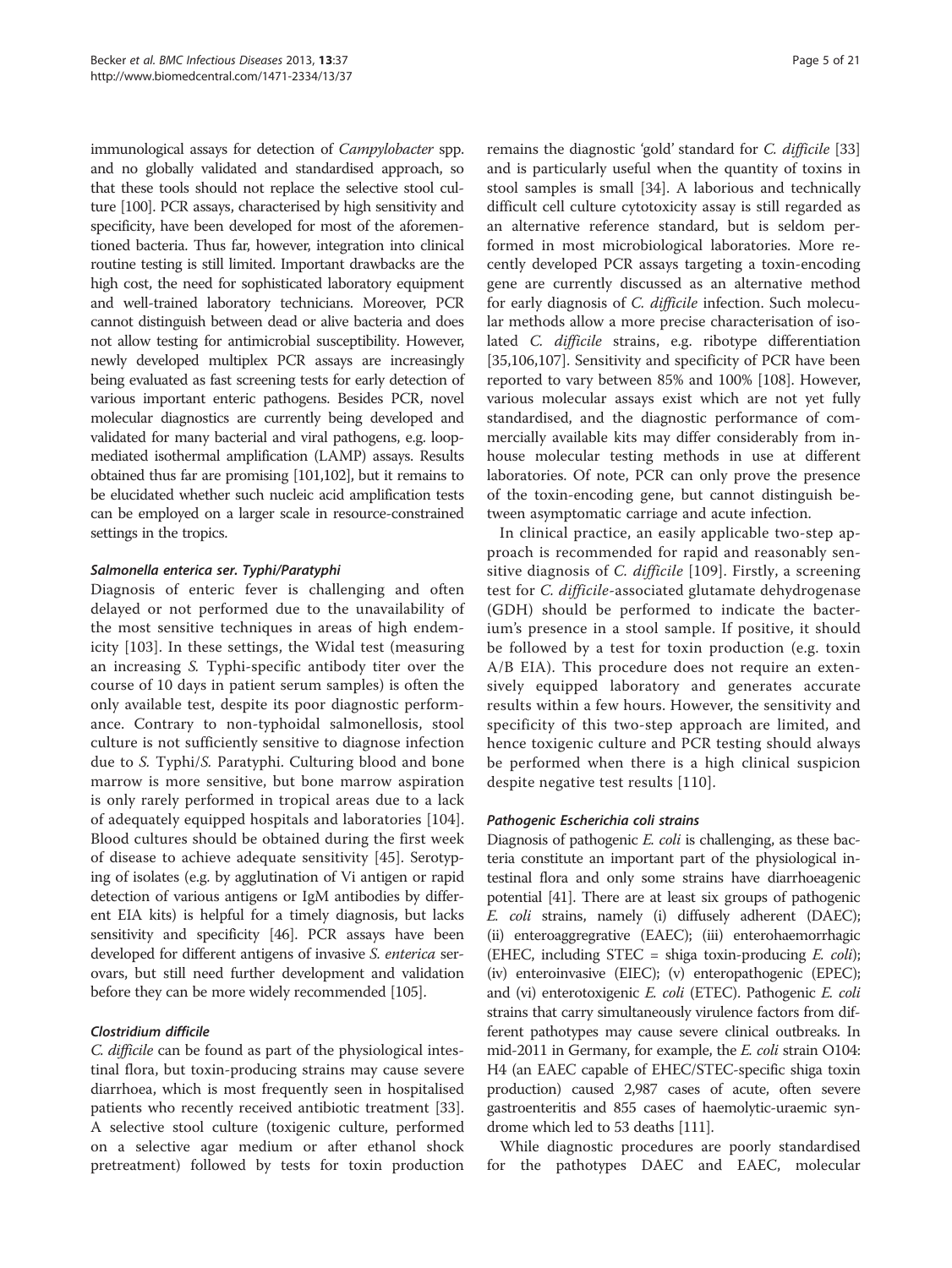| <b>Infectious</b>                                             | rapie z plagnostie tests for important pacterial pathogens that may cause persistent algestrie alsoraer:<br>Diagnostic method  |                                                                                         |                                                                                                          |                                                                                                         |              |  |  |  |
|---------------------------------------------------------------|--------------------------------------------------------------------------------------------------------------------------------|-----------------------------------------------------------------------------------------|----------------------------------------------------------------------------------------------------------|---------------------------------------------------------------------------------------------------------|--------------|--|--|--|
| pathogen                                                      | Microscopy                                                                                                                     | Stool culture                                                                           | Immunology                                                                                               | Molecular biology (PCR)                                                                                 | Reference(s) |  |  |  |
| Aeromonas spp.                                                | $\overline{a}$                                                                                                                 | Culture on<br>cefsulodin-irgasan-<br>novobiocin (CIN) or<br>selective Aeromonas<br>agar |                                                                                                          | (Experimental, not validated)                                                                           | $[31]$       |  |  |  |
| Campylobacter<br>jejuni, C. coli                              | Darkfield microscopy:<br>motile, curved or S-<br>shaped rods (suggestive<br>of Campylobacter spp.)                             | Culture on selective<br>medium <sup>b</sup> (42°C,<br>microaerophilic<br>conditions)    | • Faecal antigen<br>enzyme<br>immunoassay:<br>Campylobacter-<br>specific antigen (SA)                    | hipO gene (C. jejuni), glyA gene (C.<br>coli)                                                           | $[32]$       |  |  |  |
|                                                               |                                                                                                                                |                                                                                         | • Serology (important<br>for diagnosis of<br>postinfectious<br>immunological<br>diseases)                |                                                                                                         |              |  |  |  |
| Clostridium difficile                                         | $\overline{\phantom{a}}^{\phantom{a}}$                                                                                         | Culture on selective                                                                    | $\cdot$ 2-step algorithm:                                                                                | Toxin genes (increasingly being                                                                         | $[33-35]$    |  |  |  |
|                                                               |                                                                                                                                | medium, e.g.<br>cycloserin-cefoxitin-<br>fructose agar (CCF) +<br>toxigenic culture     | 1) Screening: EIA for<br>glutamate<br>dehydrogenase<br>(GDH)                                             | used in clinical routine)                                                                               |              |  |  |  |
|                                                               |                                                                                                                                |                                                                                         | 2) ELISA for detection<br>of toxin A and B                                                               |                                                                                                         |              |  |  |  |
|                                                               |                                                                                                                                |                                                                                         | • Cell cytotoxicity assay<br>for detection of toxin A<br>and B                                           |                                                                                                         |              |  |  |  |
| Escherichia coli                                              |                                                                                                                                |                                                                                         |                                                                                                          |                                                                                                         |              |  |  |  |
| Enteroaggregative<br>E. coli (EAEC)                           | a                                                                                                                              | HEp-2 cell adherence<br>assay (following<br>incubation in Luria<br>broth)               | • Serology: antibody<br>response against<br>Plasmid-encoded toxin<br>(Pet)                               | AggR, CVD432, EAST1 (most<br>common virulence factors, not<br>always present)                           | $[36]$       |  |  |  |
|                                                               |                                                                                                                                |                                                                                         | • ELISA: secretory<br>immunoglobulin A<br>response to EAEC                                               |                                                                                                         |              |  |  |  |
| Enteropathogenic $E = -a$<br>coli (EPEC)                      |                                                                                                                                | Culture on MacConkey -<br>(MAC) agar                                                    |                                                                                                          | eae gene                                                                                                | [37]         |  |  |  |
| Enteroinvasive E.<br>coli (EIEC)                              | a                                                                                                                              | Culture on MAC agar                                                                     | ELISA: detection of the<br>ipaC gene                                                                     | ipaH, ipaB genes                                                                                        | $[38]$       |  |  |  |
| Enterohaemorrhagic - <sup>a</sup><br>E. coli (EHEC            |                                                                                                                                | Culture on sorbitol-<br>MAC agar (most O157:                                            | $\cdot$ O157 latex<br>agglutination test                                                                 | STEC: stx1, stx2 genes<br>EHEC: $stx1/stx2 + eae$ gene                                                  | [39,40]      |  |  |  |
| including STEC)                                               |                                                                                                                                | H7 strains form<br>sorbitol-negative<br>colonies)                                       | · Shiga toxins 1 & 2<br>(ELISA)                                                                          |                                                                                                         |              |  |  |  |
| Enterotoxigenic E.<br>coli (ETEC)                             | $-$ a                                                                                                                          | Culture on MAC agar                                                                     | Several immunoassays<br>for toxin detection                                                              | stla/stlb and It genes                                                                                  | $[41]$       |  |  |  |
| Diffusely adherent<br>E. coli (DAEC)                          | $\overline{a}$                                                                                                                 | HEp-2 cell adherence -<br>assay (following<br>incubation in Luria<br>broth)             |                                                                                                          | daaD gene                                                                                               | $[42]$       |  |  |  |
| Mycobacterium<br>tuberculosis and<br>atypical<br>mycobacteria | - Histopathological<br>examination of<br>intestinal biopsies<br>- Acid-fast stain (e.g.<br>Ziehl-Neelsen, Kinyoun,<br>Auramin) | Culture of biopsy<br>material                                                           | · Interferon-gamma-<br>release assay (IGRA) on<br>heparinised blood<br>samples<br>· Tuberculin skin test | Nucleic acid amplification tests<br>(lacks sensitivity for diagnosis of<br>extrapulmonary tuberculosis) | [43, 44]     |  |  |  |
| Plesiomonas<br>shigelloides                                   | $a_{-}$                                                                                                                        | Culture on CIN agar                                                                     |                                                                                                          |                                                                                                         |              |  |  |  |

# <span id="page-5-0"></span>Table 2 Diagnostic tests for important bacterial pathogens that may cause persistent digestive disorders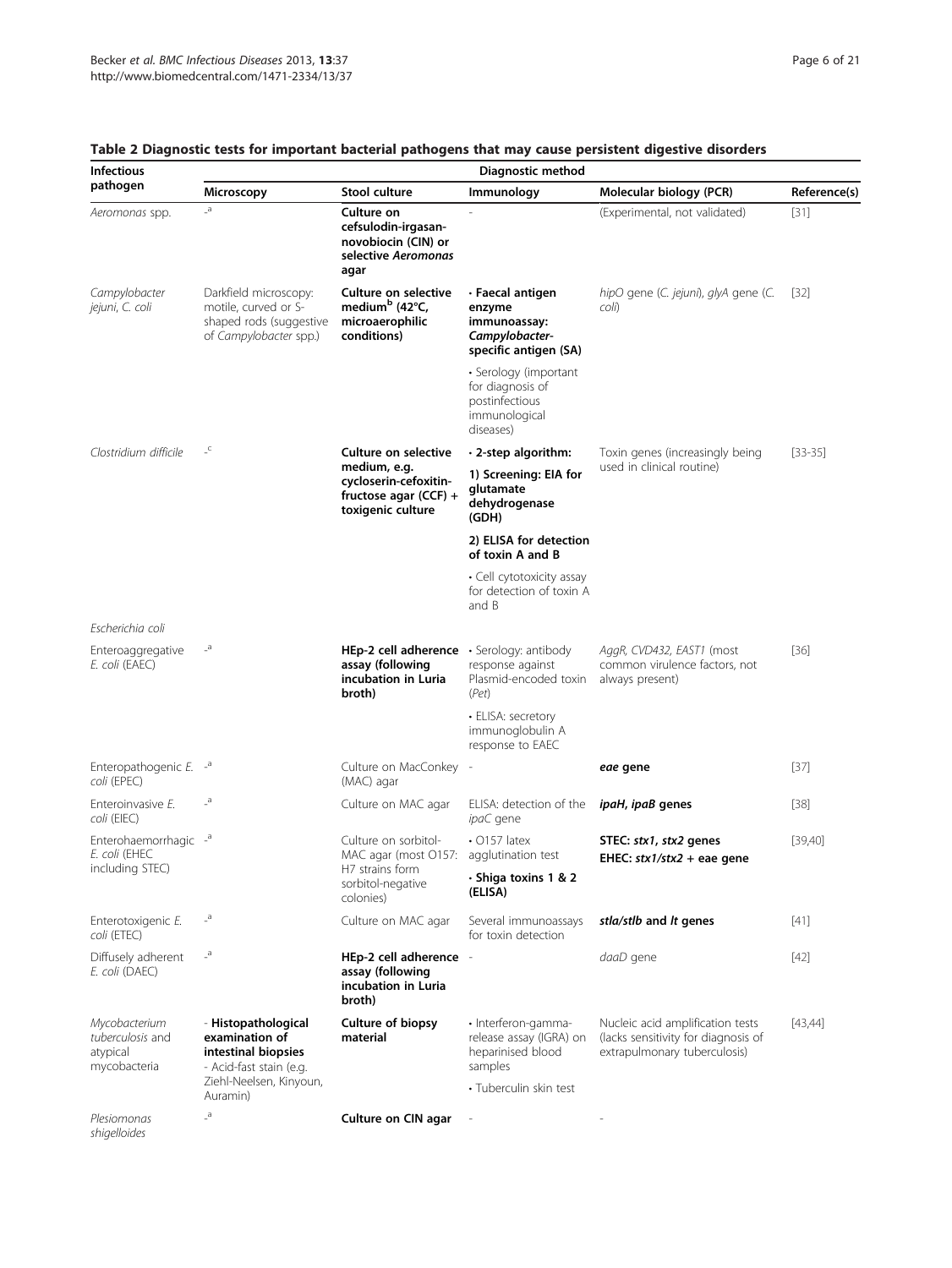| <b>Infectious</b>                                                 | Diagnostic method                                                                                 |                                                                                                                 |                                                                                         |                                                                                            |              |  |  |
|-------------------------------------------------------------------|---------------------------------------------------------------------------------------------------|-----------------------------------------------------------------------------------------------------------------|-----------------------------------------------------------------------------------------|--------------------------------------------------------------------------------------------|--------------|--|--|
| pathogen                                                          | Microscopy                                                                                        | <b>Stool culture</b>                                                                                            | Immunology                                                                              | Molecular biology (PCR)                                                                    | Reference(s) |  |  |
| Salmonella enterica<br>(typhoidal and non-<br>typhoidal serovars) | $a_{-}$                                                                                           | $\cdot$ Culture <sup>d</sup> from<br>blood and/or bone<br><b>marrow</b> (enteric fever)                         | • Serotyping of isolates<br>(Vi antigen)<br>· ELISA: detection of                       | (Mainly for research<br>purpose)                                                           | $[45 - 47]$  |  |  |
|                                                                   |                                                                                                   | • Culture <sup>d</sup> from stool<br>or duodenal aspirate<br>(typhoidal and non-<br>typhoidal<br>salmonellosis) | S. typhi antigens (blood)<br>• Widal agglutination<br>test (commonly used<br>in Africa) |                                                                                            |              |  |  |
| Shigella dysenteriae,<br>S. flexneri, S. boydii,<br>S. sonnei     | $-$ a                                                                                             | Culture on MAC,<br>XLD, HE or Leifson<br>agar                                                                   | Agglutination tests to ipaH, ipl genes<br>detect serogroup and<br>serotype              |                                                                                            | $[48]$       |  |  |
| Tropheryma whipplei <b>Histopathological</b>                      | examination of PAS-<br>stained intestinal<br>biopsies: sickleform<br>particle-containing<br>cells | (Only in highly<br>specialised<br>laboratories)                                                                 | Immunohistochemistry<br>on PAS-positive biopsy<br>material                              | whip1, whip2 genes                                                                         | $[49]$       |  |  |
| Vibrio spp.                                                       | Darkfield microscopy:<br>comma-shaped, motile<br>bacteria (highly<br>suggestive of Vibrio spp.)   | <b>Culture on TCBS</b><br>agar                                                                                  |                                                                                         | PCR for species<br>differentiation<br>(V. cholerae, V. parahaemolyticus,<br>V. vulnificus) | [50, 51]     |  |  |
| Yersinia<br>enterocolitica.<br>Y. pseudotuberculosis              | $a_{-}$                                                                                           | <b>Culture on CIN agar</b>                                                                                      | Serology (important for<br>diagnosis of<br>postinfectious<br>immunological<br>diseases) | PCR (reference<br>laboratories and research purposes)                                      | $[52]$       |  |  |

# Table 2 Diagnostic tests for important bacterial pathogens that may cause persistent digestive disorders (Continued)

The laboratory techniques are divided into different categories and recommended tests for each pathogen are highlighted.

<sup>a</sup> Gram staining of stool samples can be useful to evaluate the presence of leucocytes, but is not helpful to differentiate between pathogenic bacteria and

apathogenic microbial flora.

b Commonly employed selective media for detection of Campylobacter spp. include charcoal-cefoperazone-deoxycholate agar, Campylobacter blood agar plate,

and cefoperazone-vancomycin-amphotericin agar [\[53](#page-17-0)].<br><sup>c</sup> Detection of C. difficile in the Gram stain is not adequate to differentiate between clinical infection and simple colonisation with C. difficile [[54](#page-17-0)].<br><sup>d</sup> Commonly

biological testing has revolutionized the diagnostic algorithms for the other diarrhoeagenic E. coli. Modern multiplex PCR assays targeting unique genes of EHEC/ STEC, EIEC, EPEC and ETEC allow a rapid molecular characterisation of these pathogenic strains. Hence, multiplex PCR assays have become the test of choice with excellent sensitivity and specificity (>99%) [[42](#page-17-0)]. Indeed, these tests have overcome important drawbacks of the classical stool culture, which often detects only some important strains (e.g. in the case of EHEC the O157:H7 strain on Sorbitol-MacConkey agar), but misses others that lack characteristic biochemical properties [\[39](#page-17-0)]. However, the integration of such multiplex PCR assays into routine testing of clinical samples remains restricted to well-equipped laboratories, and hence, these molecular techniques are only rarely available in endemic settings in the tropics.

# Mycobacterium tuberculosis and atypical mycobacteria (e.g. M. avium)

Gastrointestinal tuberculosis is the sixth most common manifestation of extrapulmonary tuberculosis and causes

considerable morbidity, including persistent diarrhoea and abdominal pain [[112\]](#page-18-0). Atypical mycobacteria (synonymous: mycobacteria other than tuberculosis, MOTT), particularly M. avium, are an important cause of long-lasting diarrhoea and gastrointestinal complaints in HIV-infected individuals. Accurate diagnosis is difficult and relies on in-depth analysis of intestinal biopsy specimens by histopathological examination, microscopy after acid-fast staining (e.g. Ziehl-Neelsen, Auramin or Kinyoun techniques) and culture on selective media suitable for mycobacteria. Unless performed using oil immersion, histopathology often fails to distinguish between gastrointestinal tuberculosis and other granulomatous disorders, such as Crohn's disease [[113](#page-18-0),[114](#page-18-0)]. An important drawback when culturing mycobacteria is their slow growth; it might take up to six weeks until cultures become positive. However, culture is the most sensitive technique and remains the diagnostic 'gold' standard [\[115\]](#page-19-0). Different molecular biological assays have been developed for various mycobacteria, but lack sensitivity for extrapulmonary tuberculosis and have not yet been validated for gastrointestinal tuberculosis [\[43](#page-17-0)].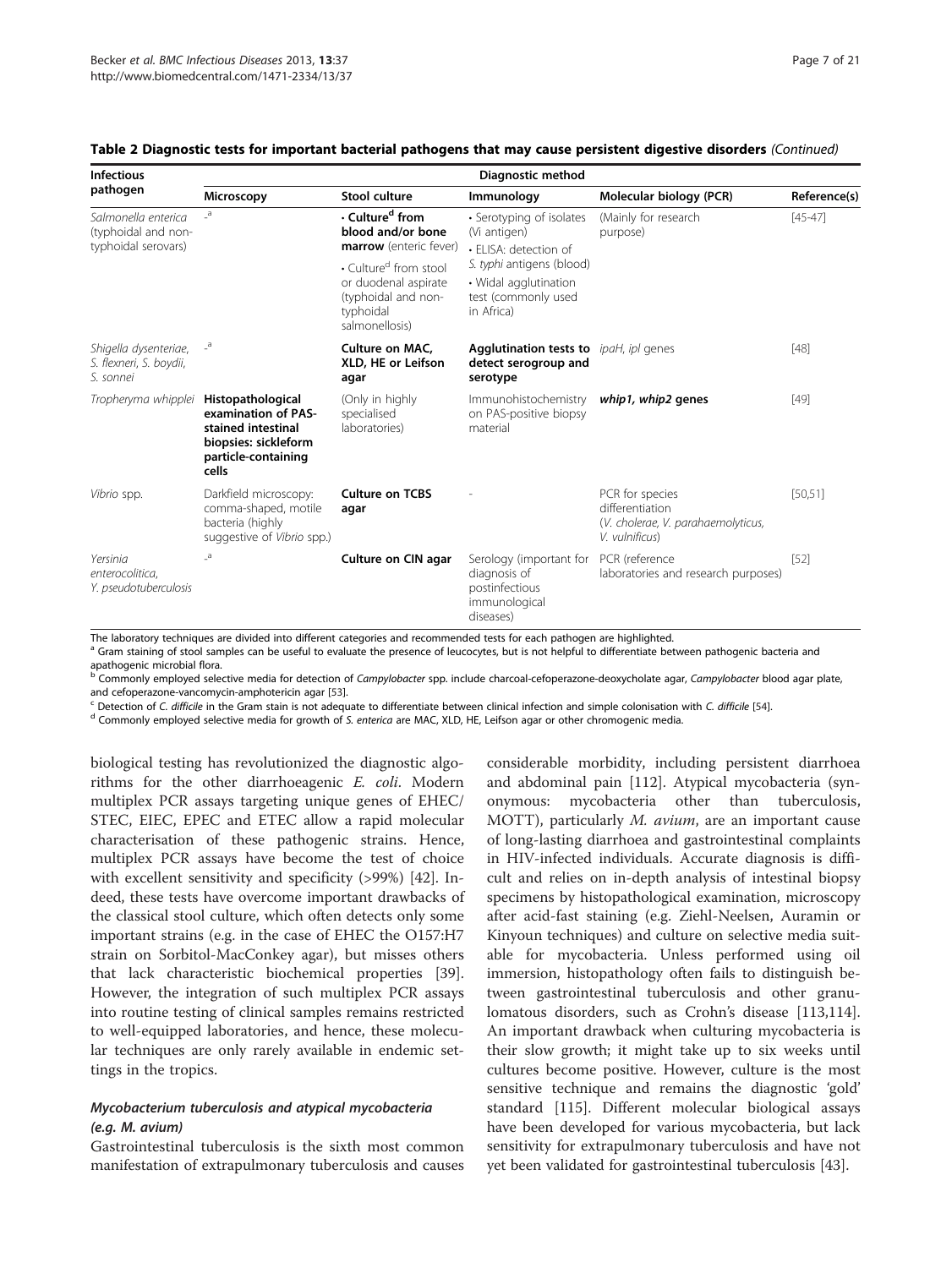| Infectious                              | Diagnostic method                                                                                              |                                                                                                 |                                                                                              |                                                                          |              |  |  |  |
|-----------------------------------------|----------------------------------------------------------------------------------------------------------------|-------------------------------------------------------------------------------------------------|----------------------------------------------------------------------------------------------|--------------------------------------------------------------------------|--------------|--|--|--|
| pathogen                                | Microscopy                                                                                                     | Stool culture                                                                                   | Immunology                                                                                   | <b>Molecular</b><br>biology (PCR)                                        | Reference(s) |  |  |  |
| Balantidium coli                        | Stool microscopy                                                                                               | $\overline{a}$                                                                                  | ÷,                                                                                           |                                                                          | $[55]$       |  |  |  |
|                                         | • Wet mount smears<br>(unstained or iodine<br>stain)                                                           |                                                                                                 |                                                                                              |                                                                          |              |  |  |  |
|                                         | • Concentration<br>techniques (e.g. formalin-<br>ether)                                                        |                                                                                                 |                                                                                              |                                                                          |              |  |  |  |
|                                         | · Permanent stains (e.g.<br>with iron hematoxylin)                                                             |                                                                                                 |                                                                                              |                                                                          |              |  |  |  |
| Blastocystis hominis                    | Stool microscopy                                                                                               | Stool culture on selective                                                                      | (No routine procedure)                                                                       | (PCR mainly                                                              | $[56 - 58]$  |  |  |  |
|                                         | • Wet mount smears<br>(unstained or iodine<br>stain)                                                           | liquid media (no routine<br>procedure, but beneficial in<br>microscopically uncertain<br>cases) |                                                                                              | applied in<br>research<br>settings)                                      |              |  |  |  |
|                                         | · Permanent stains (e.g.<br>with trichrome, iron<br>hematoxylin, Giemsa)                                       |                                                                                                 |                                                                                              |                                                                          |              |  |  |  |
| Cryptosporidium<br>spp.                 | Stool microscopy<br>• Wet mount smears<br>(unstained or iodine stain)                                          | (No routine procedure)                                                                          | · ELISA: faecal antigen<br>detection                                                         | PCR (in<br>reference<br>laboratories and                                 | $[59-62]$    |  |  |  |
|                                         | · Various staining<br>techniques, especially<br>acid-fast stains (e.g.<br>Kinyoun, modified Ziehl-<br>Neelsen) |                                                                                                 | • Fluorescence microscopy                                                                    | for species<br>differentiation)                                          |              |  |  |  |
| Cyclospora                              | Stool microscopy                                                                                               | (No routine procedure)                                                                          |                                                                                              | PCR (in                                                                  | [63]         |  |  |  |
| cayetanensis                            | • Wet mount smears<br>(light or epifluorescence<br>microscopy)                                                 |                                                                                                 |                                                                                              | reference<br>laboratories)                                               |              |  |  |  |
|                                         | • Concentration<br>techniques (e.g. formalin-<br>ether)                                                        |                                                                                                 |                                                                                              |                                                                          |              |  |  |  |
|                                         | • Acid-fast stains (oocysts<br>are variably acid-fast)                                                         |                                                                                                 |                                                                                              |                                                                          |              |  |  |  |
| Dientamoeba<br>fragilis                 | Stool microscopy on<br>stained smears (e.g. iron-<br>hematoxylin, chlorazol<br>black dye stain)                | (No routine procedure)                                                                          |                                                                                              | PCR (in<br>reference<br>laboratories) on<br>unpreserved<br>stool samples | [64, 65]     |  |  |  |
| Entamoeba                               | Stool microscopy                                                                                               | (No routine procedure)                                                                          | • ELISA: faecal antigen                                                                      | PCR (in                                                                  | $[66 - 70]$  |  |  |  |
| histolytica                             | · Wet mount smears<br>(trophozoites)                                                                           |                                                                                                 | detection able to distinguish<br>between E. histolytica and<br>E. dispar/moshkovskii (stool) | reference<br>laboratories)                                               |              |  |  |  |
|                                         | · Formalin-ether<br>concentration (cysts)                                                                      |                                                                                                 | · Serological antibody<br>detection tests (blood samples)                                    |                                                                          |              |  |  |  |
|                                         | · Permanent stains                                                                                             |                                                                                                 |                                                                                              |                                                                          |              |  |  |  |
| Giardia intestinalis                    | Stool microscopy                                                                                               | (No routine procedure)                                                                          | · ELISA: faecal antigen                                                                      | <b>PCR</b> (in                                                           | [60, 71]     |  |  |  |
| (syn.: G. lamblia<br>and G. duodenalis) | · Wet mount smears<br>(trophozoites)                                                                           |                                                                                                 | detection                                                                                    | reference<br>laboratories)                                               |              |  |  |  |
|                                         | • Formalin-ether<br>concentration (cysts)                                                                      |                                                                                                 |                                                                                              |                                                                          |              |  |  |  |
|                                         | · Permanent stains                                                                                             |                                                                                                 |                                                                                              |                                                                          |              |  |  |  |

# <span id="page-7-0"></span>Table 3 Diagnostic tests for important intestinal protozoa that may cause persistent digestive disorders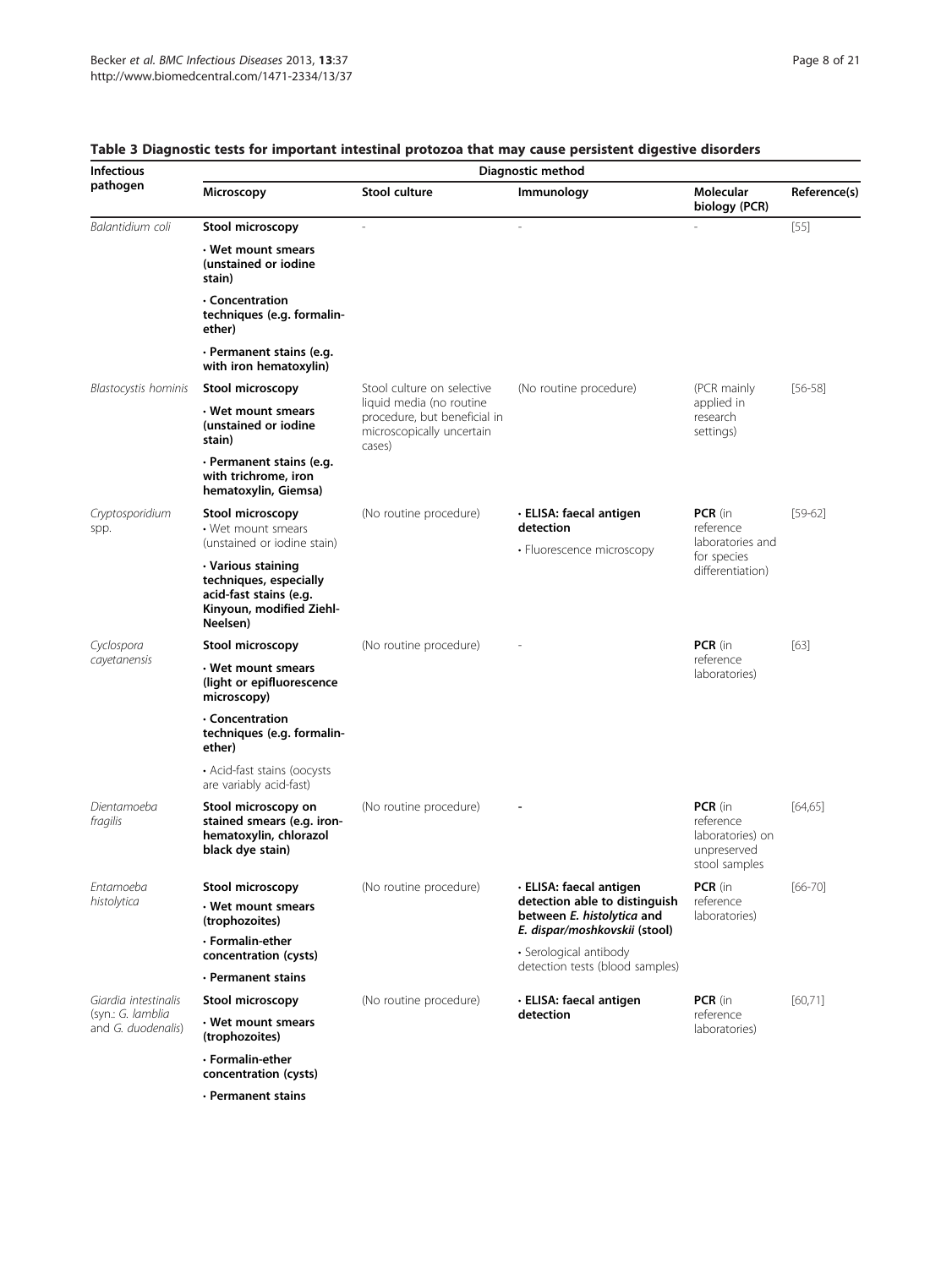| <b>Infectious</b><br>pathogen                                                           | Diagnostic method                                                                             |               |                                                                                    |                                       |                 |  |  |
|-----------------------------------------------------------------------------------------|-----------------------------------------------------------------------------------------------|---------------|------------------------------------------------------------------------------------|---------------------------------------|-----------------|--|--|
|                                                                                         | Microscopy                                                                                    | Stool culture | Immunology                                                                         | <b>Molecular</b><br>biology (PCR)     | Reference(s)    |  |  |
| Isospora belli (syn.:                                                                   | Stool microscopy                                                                              |               |                                                                                    | PCR (in                               | [60, 72, 73]    |  |  |
| Cystoisospora belli)                                                                    | • Wet mount smears                                                                            |               |                                                                                    | reference<br>laboratories)            |                 |  |  |
|                                                                                         | • Concentration techniques<br>(e.g. formalin-ether)                                           |               |                                                                                    |                                       |                 |  |  |
|                                                                                         | . Acid-fast stains                                                                            |               |                                                                                    |                                       |                 |  |  |
| Species of<br>microsporidia<br>(Enterocytozoon<br>bieneusi,<br>Encephalitozoon<br>spp.) | • Transmission electron<br>microscopy (gold standard,<br>but not feasible as routine<br>test) |               | Serology: anti-microsporidial<br>antibodies (indirect<br>immunofluorescence assay) | PCR (in<br>reference<br>laboratories) | $[60, 74 - 76]$ |  |  |
|                                                                                         | - Light microscopy (e.g.<br>Uvitex B, Chromotrope R or<br>Calcofluor White stain)             |               |                                                                                    |                                       |                 |  |  |

| Table 3 Diagnostic tests for important intestinal protozoa that may cause persistent digestive disorders (Continued) |  |  |  |
|----------------------------------------------------------------------------------------------------------------------|--|--|--|
|----------------------------------------------------------------------------------------------------------------------|--|--|--|

The laboratory techniques are divided into different categories and recommended tests for each pathogen are highlighted.

# Tropheryma whipplei

Whipple's disease due to infection with T. whipplei is a rare disease characterised by chronic diarrhoea, wasting, abdominal pain, arthralgia and various other symptoms associated with organ involvement (e.g. encephalitis and endocarditis) [\[49\]](#page-17-0). The infectious agent was not identified until 1961 and many epidemiological and biological features still need to be elucidated [[116](#page-19-0)]. Only highly specialised laboratories are able to grow T. whipplei on human fibroblast cells [[117,118](#page-19-0)]. The development of a PCR assay targeting the genes whip1 and whip2 has been a major step forward and is nowadays the test of choice, especially in symptomatic patients without typical histopathological findings in intestinal biopsies (sickleform particle-containing cells on periodic acid-Schiff (PAS-)stained biopsy specimens) [[49](#page-17-0)].

# Parasitic pathogens: intestinal protozoa

Balantidium coli, Blastocystis hominis, Cryptosporidium spp., Cyclospora cayetanensis, Dientamoeba fragilis, Entamoeba histolytica, Giardia intestinalis (syn.: G. lamblia and G. duodenalis), Isospora belli (syn.: Cystoisospora belli), species of microsporidia

The three main techniques for the diagnosis of human intestinal protozoan infections include (i) light microscopy; (ii) antigen detection (EIAs); and (iii) PCR assays. Since the first description of parasitic intestinal protozoa in human stools, documented by the Dutch microscopist Antony van Leeuwenhoek in 1681 [\[119](#page-19-0)], microscopic detection of protozoan cysts and trophozoites has been the most widely used diagnostic approach. On fresh stool samples, direct microscopy is performed by mixing a small amount of faeces with a physiological 0.9% sodium chloride (NaCl) solution. To increase sensitivity, various stool concentration

techniques have been developed, making use of either sedimentation or flotation with a formalin-ether concentration technique being the most widely used method in medical laboratories [\[120,121](#page-19-0)]. However, the formalin-ether concentration technique lacks sensitivity for several intestinal protozoan species as well as many helminths (described below), and hence there is a pressing need for new and more sensitive microscopic techniques (e.g. FLOTAC) [[122\]](#page-19-0) and non-microscopic diagnostics. Staining techniques can be helpful for microscopic parasite identification and might further improve the diagnostic accuracy. Indeed, some intestinal protozoan species require staining of the stool sample to be identified on microscopic examination. For example, acid-fast stains allow detection of Cryptosporidium spp., while species of microsporidia are best seen when using an Uvitex B or Calcofluor White stain. Still, correct identification of intestinal protozoan pathogens is challenging even for experienced laboratory technicians and for some species even impossible (e.g. E. histolytica based on cysts morphology). For Cryptosporidium spp., E. histolytica and G. intestinalis, sensitive EIAs detecting speciesspecific antigens in faecal samples have been developed, some of which are highly sensitive and complement microscopic stool examination in many clinical laboratories [[123,124\]](#page-19-0). Especially for the diagnosis of E. histolytica, species differentiation based on alternative procedures is compulsory, since microscopy cannot readily distinguish between *E. histolytica* and the non-pathogenic *E. dispar* [[66](#page-17-0),[125,126](#page-19-0)]. Of note, not all commercially available EIA antigen detection kits are *E. histolytica*-specific and some lack sensitivity, in particular if faecal samples have been stored for several days [[67,](#page-17-0)[127\]](#page-19-0). Over the past several years, highly sensitive PCR assays have been developed and standardised for many intestinal protozoan species.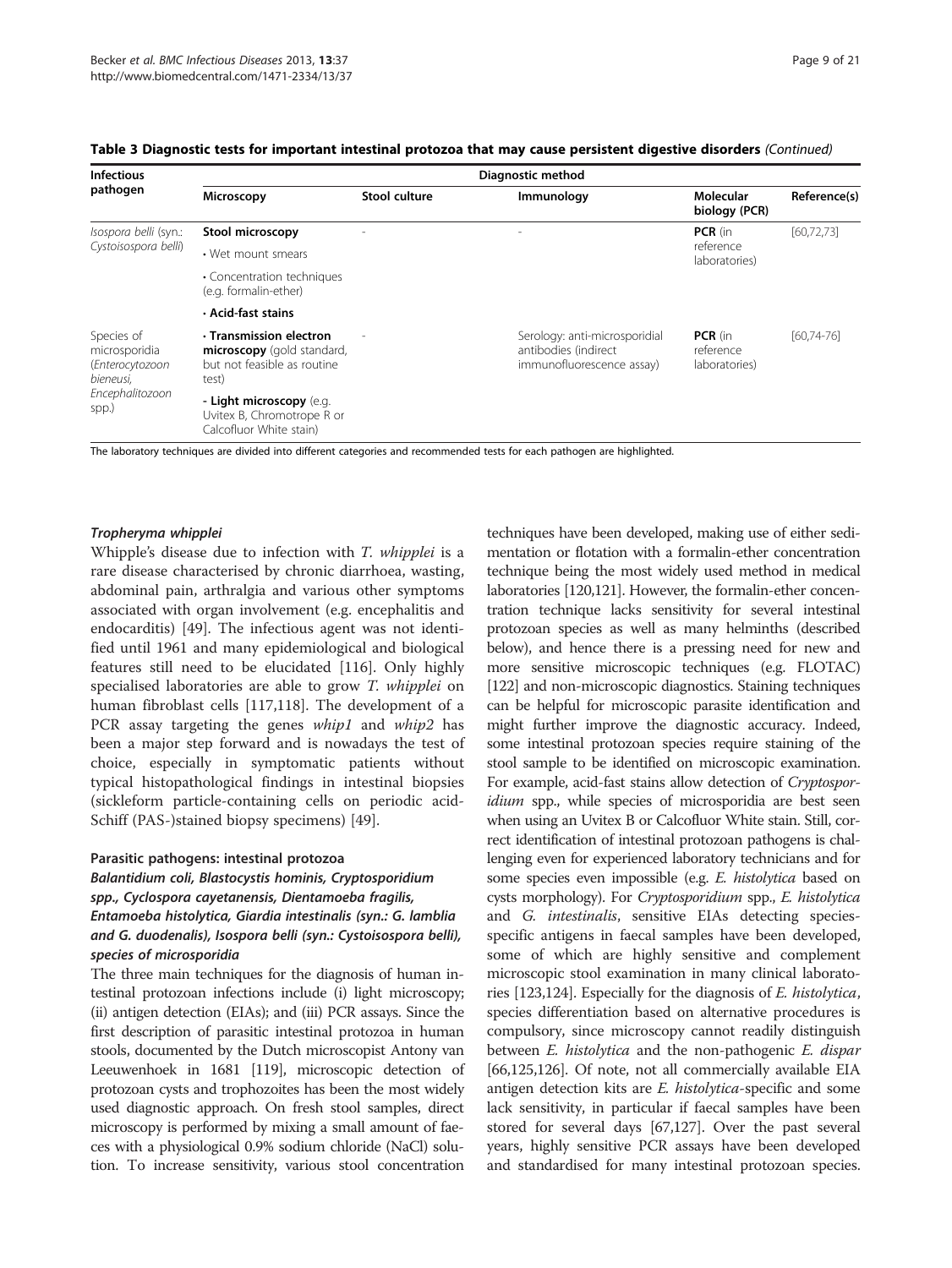| Infectious pathogen               | Diagnostic method                                                                                                     |                                        |                                                            |                                                                                            |              |  |  |
|-----------------------------------|-----------------------------------------------------------------------------------------------------------------------|----------------------------------------|------------------------------------------------------------|--------------------------------------------------------------------------------------------|--------------|--|--|
|                                   | <b>Microscopy</b>                                                                                                     | Stool culture                          | Immunology                                                 | Molecular biology (PCR)                                                                    | Reference(s) |  |  |
| Cestodes                          |                                                                                                                       |                                        |                                                            |                                                                                            |              |  |  |
| Diphyllobothrium latum            | Stool microscopy:<br>identification of eggs or<br>proglottids                                                         |                                        |                                                            | PCR and sequencing for species [77,78]<br>differentiation (for<br>epidemiological purpose) |              |  |  |
|                                   | • Wet preparation                                                                                                     |                                        |                                                            |                                                                                            |              |  |  |
|                                   | · Ethyl-acetate or<br>formalin-ether-based<br>concentration techniques                                                |                                        |                                                            |                                                                                            |              |  |  |
|                                   | · Sedimentation<br>techniques                                                                                         |                                        |                                                            |                                                                                            |              |  |  |
| Hymenolepis spp.                  | Stool microscopy                                                                                                      |                                        |                                                            | PCR in research settings (for                                                              | $[79]$       |  |  |
|                                   | ⋅ Kato-Katz method                                                                                                    |                                        |                                                            | epidemiological purpose)                                                                   |              |  |  |
|                                   | · Ethyl-acetate or<br>formalin-ether-based<br>concentration techniques                                                |                                        |                                                            |                                                                                            |              |  |  |
|                                   | · Sedimentation<br>techniques                                                                                         |                                        |                                                            |                                                                                            |              |  |  |
|                                   | · FLOTAC                                                                                                              |                                        |                                                            |                                                                                            |              |  |  |
| Taenia spp.                       | Stool microscopy                                                                                                      |                                        | • Coproantigen EIA                                         | PCR for species differentiation                                                            | $[80]$       |  |  |
|                                   | · Perianal egg detection                                                                                              |                                        | · Serology: detection                                      |                                                                                            |              |  |  |
|                                   | • (Graham's test applying<br>adhesive tape)                                                                           |                                        | of specific circulating<br>antibodies against<br>T. solium |                                                                                            |              |  |  |
|                                   | • Examination of tapeworms<br>from purges                                                                             |                                        |                                                            |                                                                                            |              |  |  |
| Nematodes                         |                                                                                                                       |                                        |                                                            |                                                                                            |              |  |  |
| Ascaris lumbricoides              | Stool microscopy: egg<br>detection                                                                                    |                                        |                                                            | PCR in research settings (for<br>epidemiological purpose)                                  | $[81 - 83]$  |  |  |
|                                   | ⋅ Kato-Katz method                                                                                                    |                                        |                                                            |                                                                                            |              |  |  |
|                                   | · Ethyl-acetate or<br>formalin-ether-based<br>concentration techniques                                                |                                        |                                                            |                                                                                            |              |  |  |
|                                   | · Sedimentation<br>techniques                                                                                         |                                        |                                                            |                                                                                            |              |  |  |
|                                   | · FLOTAC                                                                                                              |                                        |                                                            |                                                                                            |              |  |  |
| Capillaria philippinensis         | Stool microscopy: egg<br>detection                                                                                    |                                        |                                                            |                                                                                            | [84, 85]     |  |  |
|                                   | · Ethyl-acetate or<br>formalin-ether-based<br>concentration techniques                                                |                                        |                                                            |                                                                                            |              |  |  |
|                                   | · Sedimentation<br>techniques                                                                                         |                                        |                                                            |                                                                                            |              |  |  |
|                                   | • (Kato-Katz method: great<br>care is indicated to distinguish<br>between T. trichiura and<br>C. philippinensis eggs) |                                        |                                                            |                                                                                            |              |  |  |
| Hookworms<br>(Ancylostoma         | Stool microscopy: egg<br>detection                                                                                    | Culture on Koga agar<br>and subsequent |                                                            | PCR mainly applied in research<br>settings (for epidemiological                            | [81-83]      |  |  |
| duodenale, Necator<br>americanus) | · Kato-Katz method                                                                                                    | microscopic<br>identification of       |                                                            | purpose)                                                                                   |              |  |  |
|                                   | · Ethyl-acetate or formalin-<br>ether-based concentration<br>techniques                                               | larvae                                 |                                                            |                                                                                            |              |  |  |
|                                   | · Sedimentation techniques                                                                                            |                                        |                                                            |                                                                                            |              |  |  |
|                                   | · FLOTAC                                                                                                              |                                        |                                                            |                                                                                            |              |  |  |

# <span id="page-9-0"></span>Table 4 Diagnostic tests for important helminths that may cause persistent digestive disorders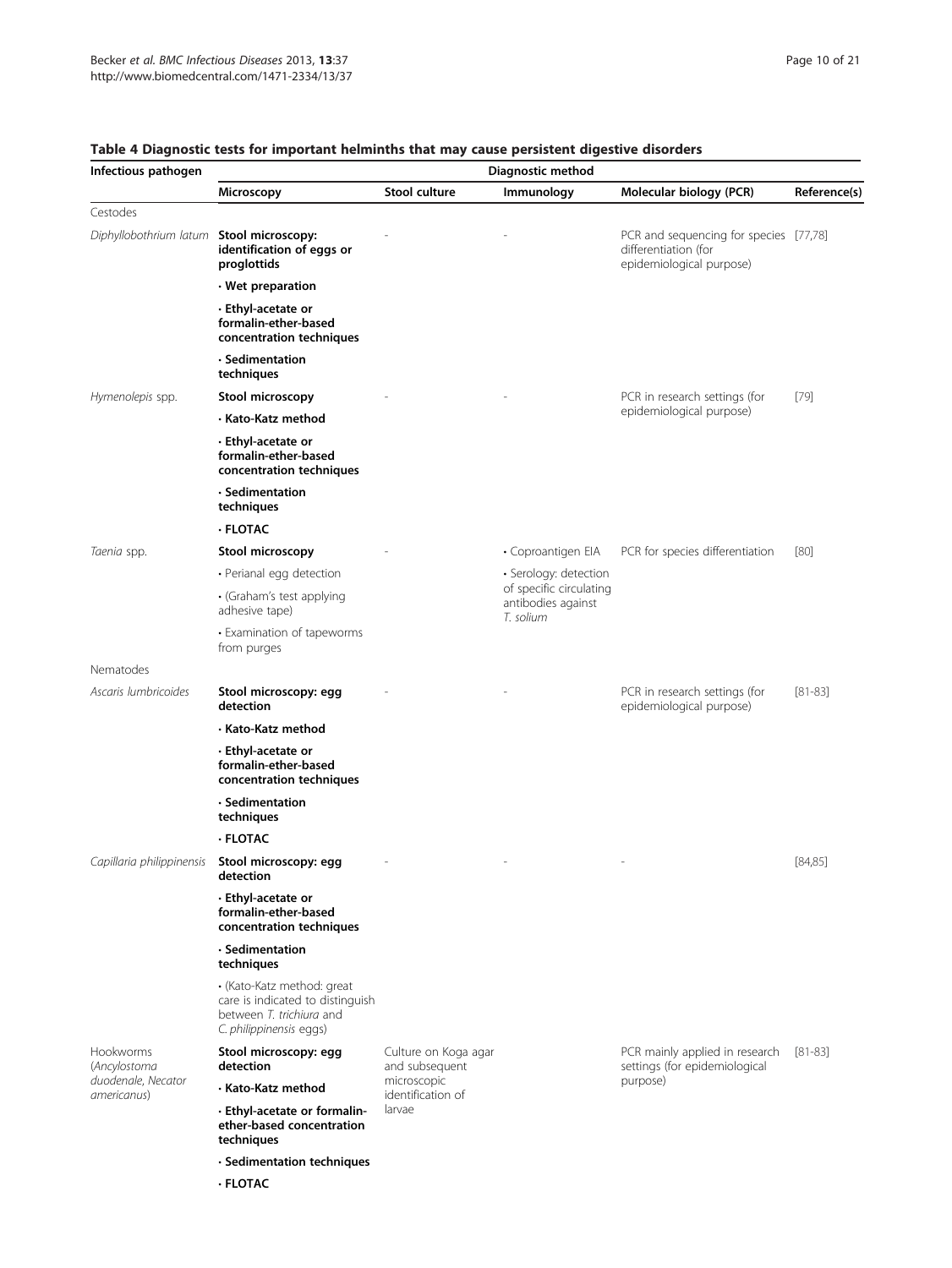| Table 4 Diagnostic tests for important helminths that may cause persistent digestive disorders (Continued) |  |  |  |  |  |  |
|------------------------------------------------------------------------------------------------------------|--|--|--|--|--|--|
|------------------------------------------------------------------------------------------------------------|--|--|--|--|--|--|

| Infectious pathogen                              |                                                                                                                                                              |                                                                                         | Diagnostic method                                                                                               |                                                                                                                                    |              |
|--------------------------------------------------|--------------------------------------------------------------------------------------------------------------------------------------------------------------|-----------------------------------------------------------------------------------------|-----------------------------------------------------------------------------------------------------------------|------------------------------------------------------------------------------------------------------------------------------------|--------------|
|                                                  | <b>Microscopy</b>                                                                                                                                            | Stool culture                                                                           | Immunology                                                                                                      | Molecular biology (PCR)                                                                                                            | Reference(s) |
| Strongyloides stercoralis                        | · Stool: microscopy<br>following Baermann<br>funnel concentration<br>• Microscopy of sputum,<br>bronchoalveolar lavage,<br>duodenal aspirate, skin<br>biopsy | Culture on Koga<br>agar and<br>subsequent<br>microscopic<br>identification of<br>larvae | • ELISA tests<br>detecting serum<br>antibodies or faecal<br>antigens<br>• Indirect fluorescent<br>antibody test | PCR applied in research<br>settings (for epidemiological<br>purpose) and increasingly used<br>for individual patient<br>management | [86, 87]     |
| Trichuris trichiura                              | Stool microscopy: egg<br>detection                                                                                                                           |                                                                                         |                                                                                                                 |                                                                                                                                    | [81, 82]     |
|                                                  | · Kato-Katz method                                                                                                                                           |                                                                                         |                                                                                                                 |                                                                                                                                    |              |
|                                                  | · Ethyl-acetate or<br>formalin-ether-based<br>concentration techniques                                                                                       |                                                                                         |                                                                                                                 |                                                                                                                                    |              |
|                                                  | · Sedimentation<br>techniques                                                                                                                                |                                                                                         |                                                                                                                 |                                                                                                                                    |              |
|                                                  | · FLOTAC                                                                                                                                                     |                                                                                         |                                                                                                                 |                                                                                                                                    |              |
| Trematodes                                       |                                                                                                                                                              |                                                                                         |                                                                                                                 |                                                                                                                                    |              |
| Intestinal flukes                                | Stool microscopy: egg<br>detection                                                                                                                           |                                                                                         | ELISA to detect<br>worm-specific<br>antibodies or<br>antigens in serum or<br>stool                              | PCR applied in research<br>settings (for epidemiological<br>purpose)                                                               | [88]         |
|                                                  | · Kato-Katz method                                                                                                                                           |                                                                                         |                                                                                                                 |                                                                                                                                    |              |
|                                                  | · Ethyl-acetate or<br>formalin-ether-based<br>concentration techniques                                                                                       |                                                                                         |                                                                                                                 |                                                                                                                                    |              |
|                                                  | · Stoll's dilution                                                                                                                                           |                                                                                         |                                                                                                                 |                                                                                                                                    |              |
|                                                  | · Sedimentation<br>techniques                                                                                                                                |                                                                                         |                                                                                                                 |                                                                                                                                    |              |
|                                                  | <b>· FLOTAC</b>                                                                                                                                              |                                                                                         |                                                                                                                 |                                                                                                                                    |              |
| Intestinal blood flukes:<br>Schistosoma mansoni, | Stool microscopy: egg<br>detection                                                                                                                           |                                                                                         | - ELISA to detect<br>serum antibodies or                                                                        | PCR applied in research<br>settings for epidemiological                                                                            | [89]         |
| S. intercalatum,<br>S. japonicum,                | · Kato-Katz method                                                                                                                                           |                                                                                         | worm-specific<br>antigens in serum or                                                                           | purpose and increasingly used<br>for individual patient                                                                            |              |
| S. mekongi                                       | · Ethyl-acetate or<br>formalin-ether-based<br>concentration techniques                                                                                       |                                                                                         | urine<br>- RDT to detect CCA                                                                                    | management                                                                                                                         |              |
|                                                  | · Stoll's dilution                                                                                                                                           |                                                                                         | or CAA antigen in<br>serum or urine (for                                                                        |                                                                                                                                    |              |
|                                                  | · Sedimentation                                                                                                                                              |                                                                                         | S. mansoni)                                                                                                     |                                                                                                                                    |              |
|                                                  | techniques                                                                                                                                                   |                                                                                         |                                                                                                                 |                                                                                                                                    |              |
|                                                  | • FLOTAC (first experiences<br>for S. mansoni)                                                                                                               |                                                                                         |                                                                                                                 |                                                                                                                                    |              |
|                                                  | Miracidium-hatching test<br>from stool samples                                                                                                               |                                                                                         |                                                                                                                 |                                                                                                                                    |              |

The laboratory techniques are divided into different categories and recommended tests for each pathogen are highlighted.

Many of these assays (e.g. Entamoeba spp. differentiation by PCR) are currently being integrated into parasitological reference laboratories as an additional diagnostic tool to prove diagnosis in uncertain clinical cases [[59](#page-17-0)[,128,129](#page-19-0)]. Such molecular biological tools are of enormous importance to improve the correct species identification of many intestinal parasites, which are difficult to diagnose using conventional techniques [\[60](#page-17-0)[,74\]](#page-18-0).

#### Parasitic pathogens: helminths

Ascaris lumbricoides, Capillaria philippinensis, Diphyllobothrium spp., Hymenolepis spp., hookworm (Ancylostoma duodenale and Necator americanus), Taenia spp., Trichuris trichiura, intestinal flukes

Identification of helminth eggs on microscopic stool examination is the reference test for most intestinal helminth species. In hospitals and microbiological laboratories,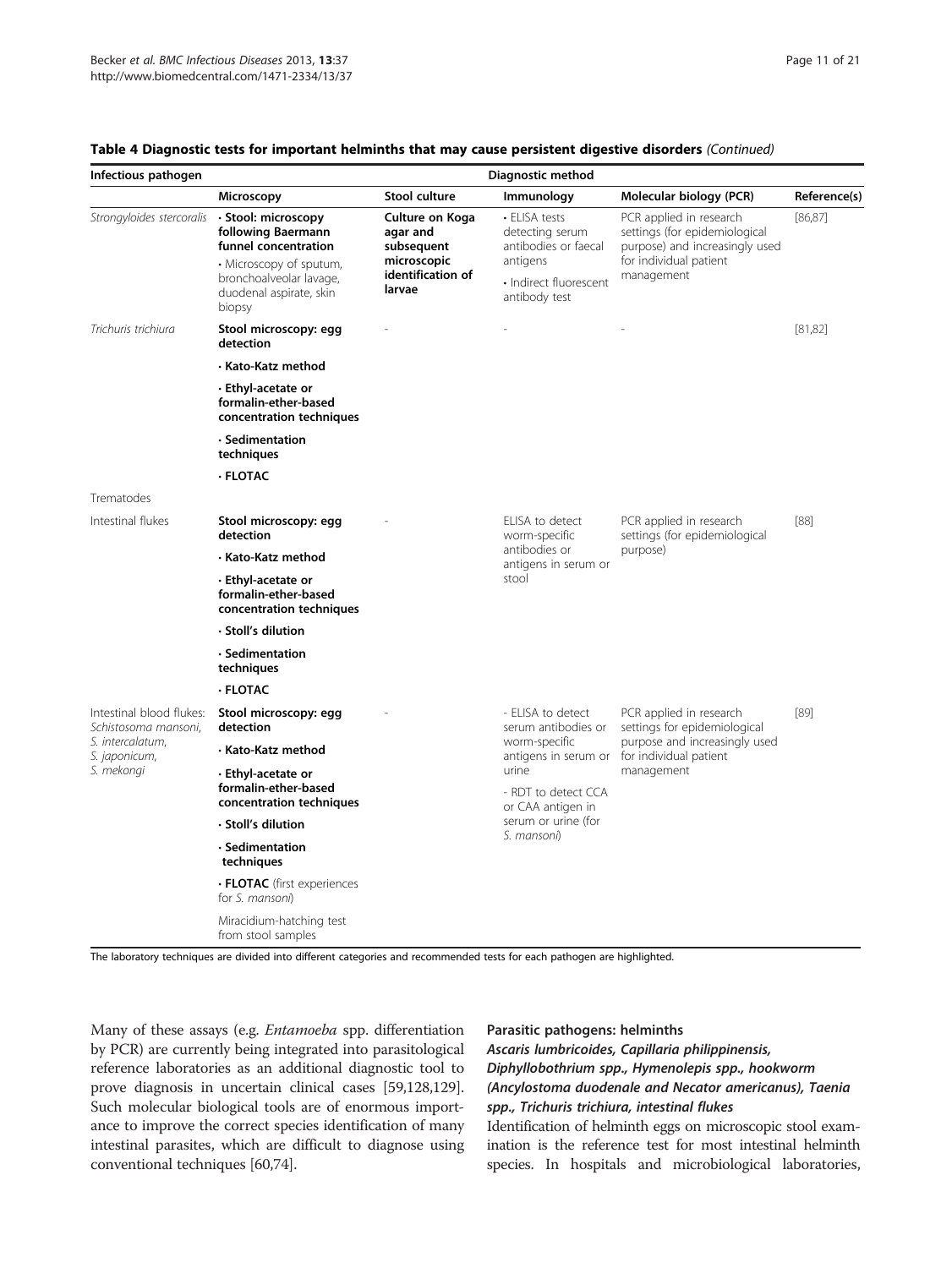<span id="page-11-0"></span>direct stool examination after prior concentration (e.g. by formalin-ether concentration technique) is most commonly employed, while the Kato-Katz thick smear technique is widely used in epidemiological studies and anthelminthic drug efficacy evaluations in endemic regions [[81](#page-18-0)[,130-132\]](#page-19-0). Direct microscopic examination is a cheap methodology, the microscope slides can rapidly be prepared for examination, and there is no need for sophisticated laboratory equipment. The eggs of most helminth species parasitising humans can easily be distinguished by a trained laboratory technician (see Figure [1](#page-12-0) for eight selected helminth eggs). Hence, microscopy remains the standard reference test for A. lumbricoides, T. trichiura, hookworm, Capillaria philippinensis, Diphyllobothrium spp., Hymenolepis spp., Taenia spp. and blood flukes (Schistosoma spp.) [\[82,88](#page-18-0)[,133,134](#page-19-0)]. However, microscopy is prone to a number of shortcomings. Firstly, microscopy is not very sensitive and especially infections of light intensity can be missed when only a single stool sample is analysed [[131,135\]](#page-19-0). Multiple stool sampling, ideally over several consecutive days, increases the sensitivity [[136\]](#page-19-0), as well as the use of different concentration techniques, which are based on sedimentation (e.g. formalin-ether concentration technique), flotation or a combination of both (e.g. McMaster technique and FLOTAC) [[135,137-139](#page-19-0)].

However, these techniques often require access to the power grid, a centrifuge and different chemical reagents, which are not always available in tropical settings. Moreover, the diagnostic sensitivity for different helminth species often varies considerably, and no currently available concentration technique is able to concurrently detect intestinal protozoa and helminths with the same diagnostic accuracy [\[122,140](#page-19-0)].

Secondly, microscopy results heavily depend on the quality of the slide preparation and on the experience of the laboratory technician reading the slides. Thirdly, the eggs of some helminth species such as the two hookworm species A. *duodenale* and N. *americanus* are virtually indistinguishable by microscopy. Fourthly, the nematode Strongyloides stercoralis can rarely be found when using the aforementioned microscopy techniques, because its larvae already hatch in the intestine and, hence, the eggs are not passed in the faeces [\[141\]](#page-19-0). Despite all these constraints, microscopy is an invaluable tool for diagnostic medical parasitology.

New molecular techniques, especially PCR assays, still need to be validated and further developed in different settings. Disadvantages of current PCR tests are their high costs, risk of contamination, the need for hightechnology laboratory equipment and constant electric

RT-PCR [\[91](#page-18-0)]

| Infectious pathogen             |                                                                    | Diagnostic method                            |                                                                      |                            |              |  |  |  |
|---------------------------------|--------------------------------------------------------------------|----------------------------------------------|----------------------------------------------------------------------|----------------------------|--------------|--|--|--|
|                                 | <b>Electron microscopy</b>                                         | Cell culture                                 | Immunology                                                           | Molecular<br>biology (PCR) | Reference(s) |  |  |  |
| <b>Viruses</b>                  |                                                                    |                                              |                                                                      |                            |              |  |  |  |
| Adenovirus                      | Low sensitivity<br>$($ >10 <sup>6</sup> viral particles/ml)        | A549-, HEp-2-, HEK-cells                     | Antigen detection in faecal samples<br>(ELISA, immunochromatography) | <b>PCR</b>                 | $[90]$       |  |  |  |
| Astrovirus                      | Low sensitivity<br>$($ >10 $6$ viral particles/ml)                 | CaCO-2-, LLC-MK2-cells                       | Antigen detection (ELISA)                                            | <b>RT-PCR</b>              | $[91]$       |  |  |  |
| <b>Bocavirus</b>                |                                                                    |                                              |                                                                      | <b>PCR</b>                 | $[92]$       |  |  |  |
| Coronavirus                     |                                                                    |                                              |                                                                      | <b>RT-PCR</b>              | $[93]$       |  |  |  |
| Cytomegalovirus (CMV)           |                                                                    | HFF-, MRC-5 cells                            | · pp65 antigen detection<br>(immunofluorescence)                     | <b>PCR</b>                 | $[91]$       |  |  |  |
|                                 |                                                                    | CMV-immediate early1-<br>pp72-antigen in HFF | • (CMV-specific antibody<br>seroconversion)                          |                            |              |  |  |  |
| Enterovirus                     |                                                                    | MRC-5-, HEp-2-, Vero-cells                   |                                                                      | <b>RT-PCR</b>              | $[94]$       |  |  |  |
| Human<br>immunodeficiency virus |                                                                    |                                              | HUT-78-, CEM-MOLT4-cells · Immunoassay (e.g. 4th<br>generation)      | <b>RT-PCR</b>              | [95, 96]     |  |  |  |
| $(HIV-1/2)$                     |                                                                    |                                              | • Western Blot                                                       |                            |              |  |  |  |
| Norovirus                       | Sensitivity 10 <sup>5</sup> -10 <sup>6</sup><br>viral particles/ml |                                              | Antigen detection faecal samples<br>(EIA)                            | <b>RT-PCR</b>              | $[91]$       |  |  |  |

Parechovirus - - - - - - - - - - - - - - - RT-PCR [\[97](#page-18-0)]

Sapovirus - - - RT-PCR [\[91](#page-18-0)]

MA104-, CaCO-2-cells Antigen detection in faecal samples

(ELISA), rapid tests (ELISA, immunochromatography)

Table 5 Diagnostic tests for important viral pathogens that may cause persistent digestive disorders

The laboratory techniques are divided into different categories and recommended tests for each pathogen are highlighted.

RT-PCR, reverse transcriptase-polymerase chain reaction.

 $(>10^6$  viral particles/ml)

Rotavirus Low sensitivity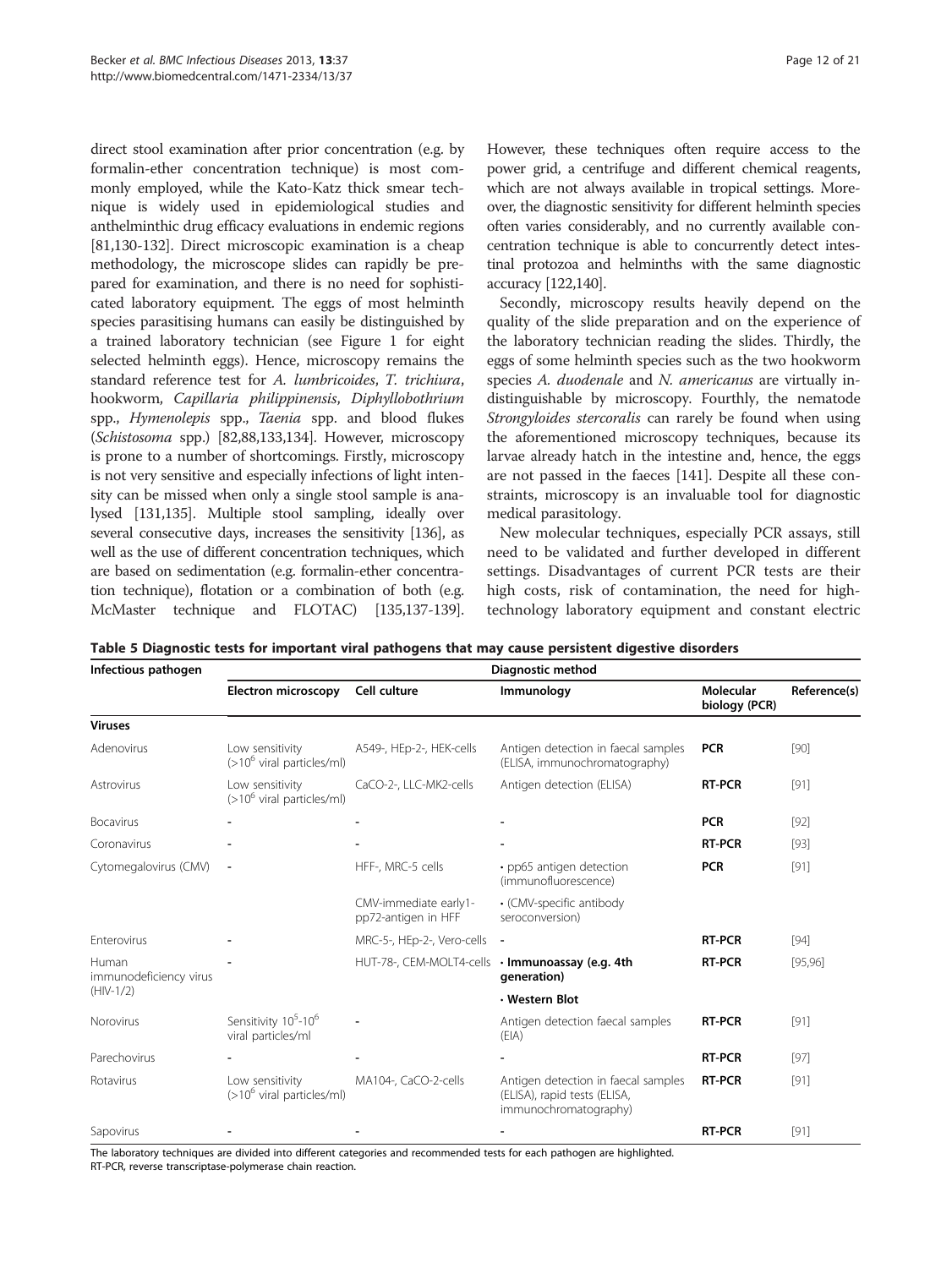<span id="page-12-0"></span>

trichiura; F, Capillaria spp..; G, Taenia spp.; H, Enterobius vermicularis.

power supply which render their use for routine testing in many developing countries impossible. Indeed, PCR is seldom available in the most affected regions, and its results often do not guide clinicians' decisions, as empiric treatment with albendazole and mebendazole is commonly employed and effective against many helminth species in endemic areas [[7\]](#page-16-0). Due to the variety of intestinal parasites causing digestive disorders, a multiplex real-time PCR targeting a host of various pathogens is much more desirable than individual PCR assays for each parasite, and such multiplex PCRs have been successfully developed and are increasingly used in reference laboratories in industrialised countries [[59](#page-17-0),[83](#page-18-0)[,142](#page-19-0)]. However, even these multiplex PCRs can only diagnose a defined host of targeted pathogens, while microscopy may sometimes detect unexpected pathogens that would have been missed by other diagnostic methods.

# Strongyloides stercoralis

The diagnosis of *S. stercoralis* in human stool samples requires special, often laborious concentration techniques. Most commonly employed are the Baermann funnel and the Koga agar plate [\[143\]](#page-19-0). The Baermann method is a concentration technique based on the nematode's hydrophily and thermophily. It provides results within a few hours and is the technique of choice according to the World Gastroenterology Organization [[144](#page-19-0)], but there is some debate whether it is as sensitive as agar plate cultures [[86](#page-18-0)]. Derived from classical charcoal culture assays and its sequel, the so-called Harada-Mori culture, Koga and colleagues developed a special agar plate to detect S. stercoralis

and hookworm larvae [\[145\]](#page-19-0). The agar plates are stored for 48 hours in a humid chamber and the traces of the helminths can then be seen on the agar and the larvae can easily be collected for microscopic species identification. In contrast to many other helminth infections, where exact species identification often is not necessarily required and clinical symptoms are mild, the recognition of strongyloidiasis and initiation of an effective treatment with ivermectin is essential to prevent potentially lifethreatening events due to its ability to cause disseminated hyperinfection in the immunosuppressed population [[141,146\]](#page-19-0). Hence, the aforementioned laborious techniques seem to be justified and a combination of the Baermann funnel and the Koga agar plate method may lead to the most accurate results.

Recently, different PCR assays targeting the helminth's 18S rRNA [\[87\]](#page-18-0) or 28S rRNA [\[147](#page-19-0)] subunit have been developed. First results are promising, but still need further validation in endemic settings.

# Schistosoma mansoni, S. mekongi, S. intercalatum and S. japonicum

The microscopic detection of blood fluke eggs in stool specimens still remains the cornerstone of the laboratory diagnosis of intestinal schistosomiasis, as the specificity is high and the costs of equipment are relatively low. However, the sensitivity fluctuates, depending on infection stage and intensity [[148](#page-19-0)]. Hence, concentration methods like an ether-concentration, the Kato-Katz thick smear or the recently developed FLOTAC technique are important tools to increase sensitivity [\[89](#page-18-0)].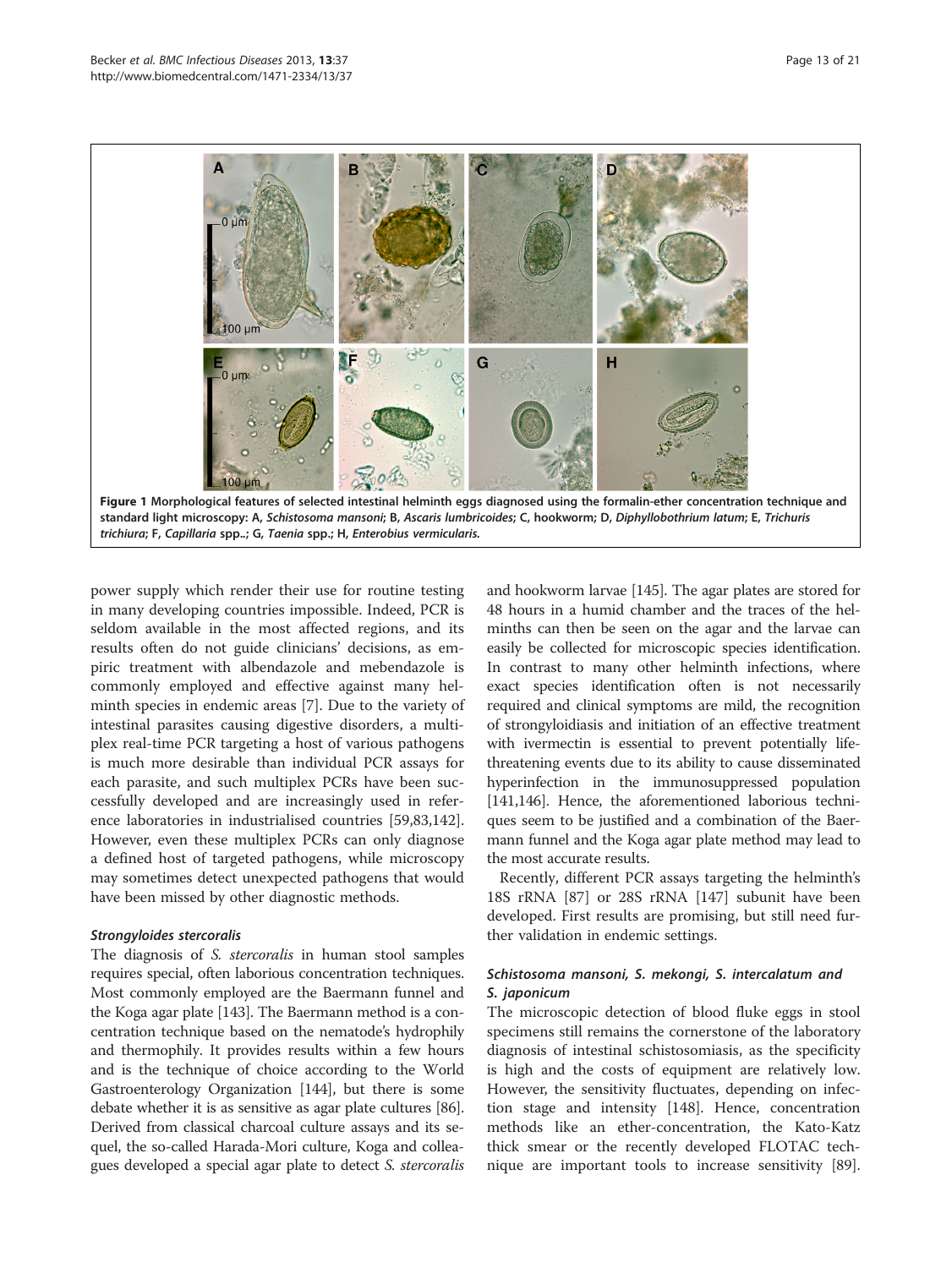Moreover, examination of multiple (preferably at least three) stool samples collected on consecutive days is recommended [[136,149\]](#page-19-0). In contrast to other helminth infections, immunological RDTs have been developed for detection of intestinal (S. mansoni) and urogenital schistosomiasis (S. haematobium). Worm-gut associated glycoproteins, namely circulating cathodic antigen (CCA) and circulating anodic antigen (CAA), can be detected in the serum and the urine of S. mansoniinfected individuals using genus-specific monoclonal antibodies [\[150,151\]](#page-19-0). Immunochromatographic point-ofcare (POC) dipstick or cassette tests for rapid diagnosis of S. mansoni via CCA detection in the urine are currently being validated in different epidemiological settings and will potentially become a valuable tool for non-microscopic diagnosis of schistosomiasis in epidemiological studies and clinical practice. Recent studies suggest that the diagnostic accuracy of a single POC-CCA test is considerably more sensitive than a single Kato-Katz thick smear and that a concurrent S. haematobium infection does not influence the POC-CCA test results for S. mansoni diagnosis, which is an important observation due to the co-endemicity of both blood fluke infections in many tropical areas [[152,153\]](#page-19-0). Hence, antigen RDT assays will likely find their way into clinical practice in the foreseeable future.

PCR assays have been developed and are more sensitive than conventional parasitological and serological methods, but presently, their use is restricted to specialised reference laboratories and research institutions outside endemic areas [[154,155\]](#page-19-0).

# Viruses

Viral infections commonly cause acute gastroenteritis with the highest burden concentrated in tropical and subtropical regions of the world. Even though these pathogens mainly lead to short-lasting and self-limiting diarrhoeal diseases, they account for considerable morbidity and even mortality, particularly in children [\[156](#page-19-0)]. In general, viral infections rarely cause chronic intestinal diseases, but must not be forgotten as potential pathogens that may give rise to persistent diarrhoea and chronic abdominal pain, particularly in HIV-infected individuals or otherwise immunocompromised hosts.

Traditionally, diagnosis of viral gastroenteritis is based on virus isolation by cell culture, electron microscopy and rapid antigen tests (e.g. latex agglutination or EIAs) [[157\]](#page-20-0). Introduction of molecular methods led to an exponential increase in detection rates and the role of difficult-to-culture pathogens became apparent. From a technical point of view, most rapid tests can be done at the bedside, whereas cell culture, electron microscopy and molecular-based methods require laboratories with sophisticated equipment, experienced staff and

appropriate biosafety procedures. This certainly limits the use of the latter methods in resource-constrained settings. Data on sensitivity and specificity of diagnostic tools for virus identification in tropical settings are currently lacking.

# Adenovirus

Currently, more than 53 types of adenovirus are recognised which can cause a variety of clinical entities, but gastroenteritis is predominantly caused by types 40 and 41 [[158,159\]](#page-20-0). In infected individuals, viral particles are shed in high concentrations. In general, virus isolation followed by serotyping remains the 'gold' standard for the detection of all serotypes and is possible on different cell lines (Table [5](#page-11-0)). Importantly, 293-Graham cells should be used for stool samples as adenovirus species F (adenovirus types 40 and 41) can only be cultivated on this cell line. However, virus isolation is rather laborious and timeconsuming in the face of urgent requests for diagnosis. Electron microscopy is possible with high specificity, but low sensitivity. As an alternative method that is particularly useful for examination of stool samples, antigen detection assays using EIA or latex agglutination have been developed [\[160,161](#page-20-0)]. These assays are rapid, but displayed varying sensitivities and specificities in studies, and hence should be complemented by alternative methods. Molecular methods, in particular real-time PCR, have demonstrated superior performance over conventional methods and are now the cornerstone for diagnosis in most laboratories, but are seldom available in resource-constrained settings.

# Astrovirus

Eight serotypes of astrovirus are known. In childhood, astrovirus infection with serotypes 1 and 2 predominate, whereas infection with the other serotypes occurs later in life (>4 years). Prolonged diarrhoea has been associated with astrovirus serotype 3 [[162](#page-20-0)]. In the immunocompetent host, viral shedding occurs for 14–70 hours but may be prolonged in immunosuppressed patients. Virus propagation of astrovirus on CaCO-2 or LLC-MK2 cells remains restricted to expert laboratories and is not recommended for routine diagnostic use. Virus identification by electron microscopy is possible, but appearance of viral particles is not always clear. Recently developed antigen detection kits have proven their suitability and are now widely available for rapid diagnosis. However, sensitivity and specificity of rapid tests in comparison to reverse transcriptase (RT)-PCR have been reported to be comparably low [[163\]](#page-20-0). Real-time RT-PCR is the most sensitive and specific method, but remains restricted to reference laboratories.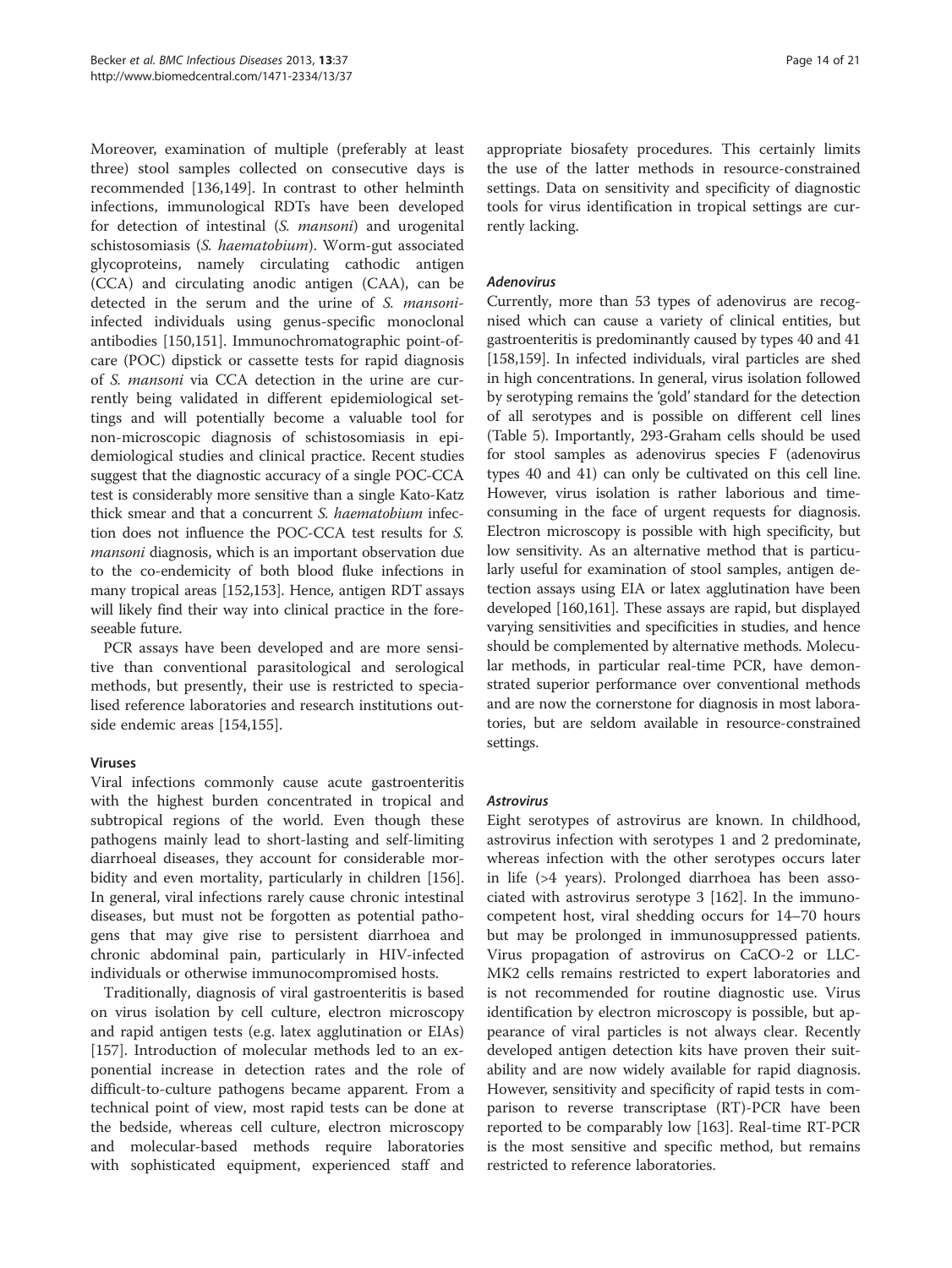#### Bocavirus

Four different species of human bocavirus (hBoV) have been described thus far [\[164\]](#page-20-0). The diagnosis of hBoV infection is almost exclusively based on molecular methods. hBoV has not been isolated by cell culture or in an animal model and rapid antigen tests are currently not available. Serology (e.g. using viral-like particles) has been described and can be used to complement diagnosis [[165](#page-20-0)]. A variety of PCR and real-time PCR assays have been described. However, due to prolonged detection of viral DNA at low copy numbers, qualitative detection of hBoV DNA in gastrointestinal samples is not recommended. There are only few data available for hBoV species 2–4 and the relevance as a true human pathogen is still under debate [\[164\]](#page-20-0).

# Calicivirus

The family *calicivirus* comprises two human-pathogenic genera, the norovirus and sapovirus [\[166](#page-20-0)]. For both genera, virus isolation by cell culture is not possible. Electron microscopy is rather insensitive and rarely detects the viruses if there are fewer than  $10^6$  viral particles/ml of stool suspension.

Norovirus Antigen EIAs have been developed and are commercially available for rapid diagnosis. They proved to be a valuable tool especially in outbreaks, but their sensitivity is limited [\[167\]](#page-20-0). A recent study from Brazil reported a sensitivity of 87.9% upon use of a 3rd generation norovirus antigen detection kit [[168](#page-20-0)]. More recently, real-time RT-PCR assays have been described and demonstrated excellent sensitivity and specificity [[169\]](#page-20-0). In-house methods as well as commercial kits are widely available and routinely used.

Sapovirus Specific real-time RT-PCR assays have been developed, but there are no comprehensive data evaluating their diagnostic accuracy. However, there are no diagnostic alternatives because rapid antigen tests are not yet available.

# Coronavirus

Five different human pathogenic coronaviruses are known which can cause respiratory and/or to a lesser extent gastrointestinal symptoms in humans. However, the relevance of coronavirus as a true human enteric pathogen is unclear [\[93](#page-18-0)[,170\]](#page-20-0). Conventional virus isolation by cell culture can be done on human embryonal tracheal cells. Electron microscopy is possible for stool samples but displays rather low sensitivity. For coronavirus, antigen tests for stool samples are not available. Molecular methods, e.g. real-time RT-PCR assays are the method of choice for a reliable and rapid diagnosis. However,

most in-house methods are restricted to reference laboratories, and hence are not commonly employed around the globe.

# Cytomegalovirus

In particular immunosuppressed patients are at risk for cytomegalovirus (CMV) infection, which can affect various organ systems, including the gastrointestinal tract [[158,171](#page-20-0)]. Serology represents the method of choice to differentiate primary from secondary infection. Organspecific diagnosis (e. g. CMV-associated gastrointestinal disease) requires tissue biopsy samples. In combination with histopathology, isolation of CMV by cell culture is recommended. Detection of CMV-DNA by molecular methods alone is not sufficient.

# Enterovirus

Enteroviruses belong to the family picornaviridae and comprise enterovirus group A to D [[172\]](#page-20-0). In general, enteroviruses can cause a broad spectrum of different clinical entities. Gastroenteritis caused by coxsackievirus A is mostly seen in children. Virus isolation is possible on a range of different cell lines (Table [5](#page-11-0)). Virus typing after isolation is traditionally accomplished by virus neutralisation. Of note, enteroviruses may be shed into the stool for prolonged time after clearance of acute infection, thus limiting the significance of such a finding. RT-PCR methods are now widely available for the detection of viral genomes. However, sequence variation among the different enterovirus groups can lower the specificity and PCR-based assays should regularly be updated using latest sequence information. Serological methods for the detection of enterovirus-specific antibodies are exclusively available in reference laboratories and cannot be used for rapid diagnosis.

# Parechovirus

Parechoviruses have gained recent interest, but their role in acute gastroenteritis and persistent diarrhoea has yet to be established [\[173,174\]](#page-20-0). At the time of writing, 16 parechoviruses types have been described. They now represent an own genus within the familiy picornaviridae and realtime RT-PCR is the method of choice for diagnosis in high-income settings [[175](#page-20-0)].

# Human rotavirus

Rotavirus infection alone is believed to account for 453,000 deaths annually in children younger than 5 years [[5\]](#page-16-0). In most cases, infection causes acute diarrhoea and vomiting with viral particles being shed in high concentrations. Virus isolation is possible on MA104 or CaCO-2-cells but remains laborious and time-consuming. Antigen detection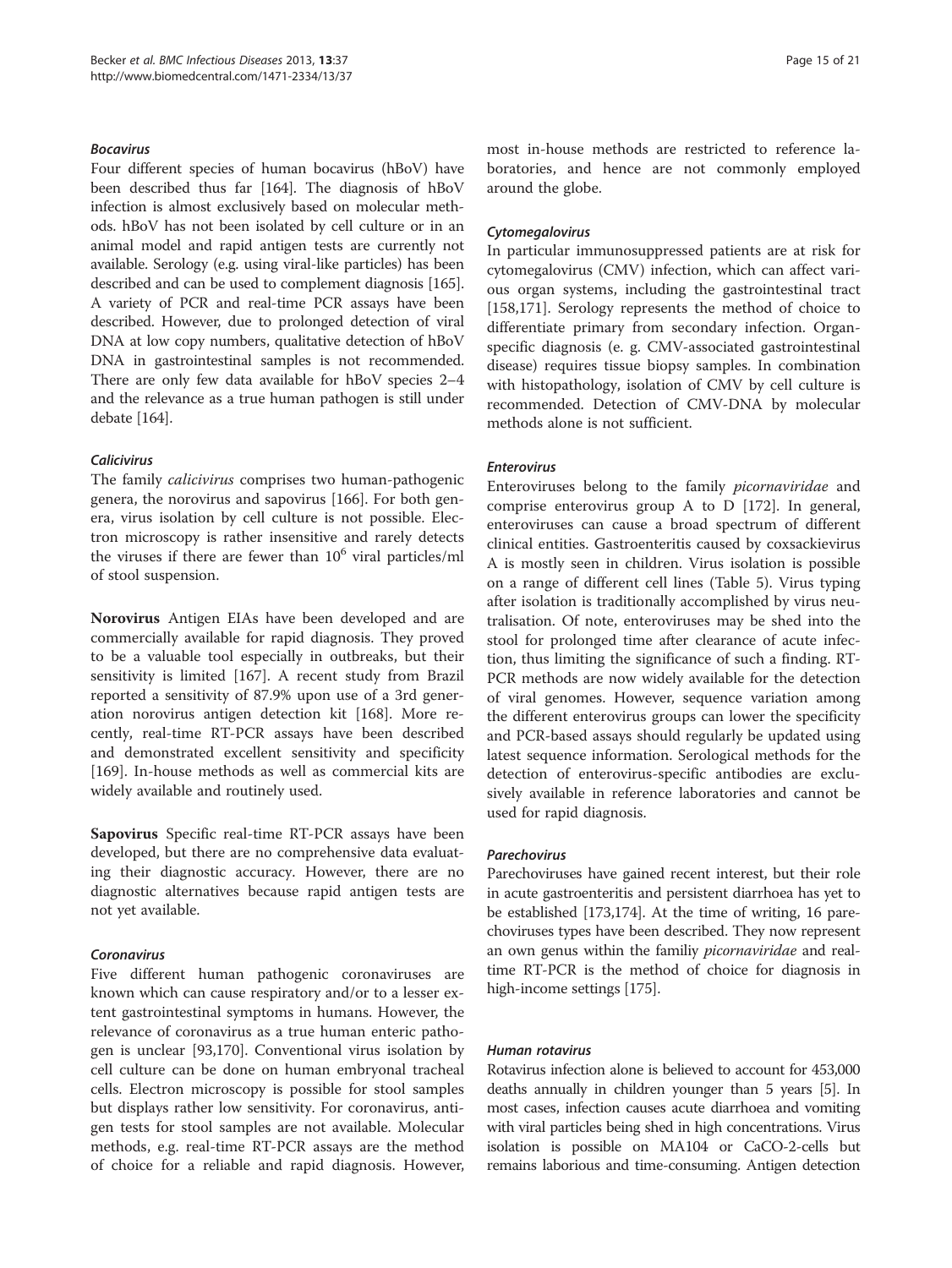by EIA methods is the current standard procedure for the rapid diagnosis of rotavirus infection and widely available for diagnosis as well as surveillance. These assays are able to detect virus particles even if their concentration is below  $10<sup>4</sup>$  particles/ml stool suspension. Molecular methods are also available [\[176,177](#page-20-0)].

# HIV-associated enteropathy

HIV-associated enteropathy frequently occurs in HIVinfected individuals without access to antiretroviral therapy and is characterised by persistent diarrhoea, weight loss, anorexia, abdominal pain and dysphagia. HIVassociated enteropathy should be diagnosed by obtaining intestinal biopsies via endoscopy with subsequent histological and microbiological examination [[178\]](#page-20-0). Antiretroviral treatment of the HIV infection usually also cures the enteropathy.

# Discussion

Persistent digestive disorders are unspecific clinical complaints which are commonly reported by many patients around the world. Gastrointestinal or systemic infections are important causes of such disorders with a broad spectrum of possible pathogens involved, including bacteria, intestinal protozoa, helminths and viruses. Due to the wide range of infectious agents which are often difficult to diagnose, great efforts have to be made to reach satisfactory detection rates and to avoid overlooking of important pathogens. Such a diagnostic work-up should include bacterial stool cultures on different selective media (including MacConkey, sorbitol-MacConkey, Leifson and other agar plate cultures), microscopic examination of unstained (e.g. direct faecal smear, Kato-Katz thick smear and formalin ether-concentration method) and stained microscope slides (acid-fast stains, e.g. Kinyoun technique) for parasite identification, and various pathogen-specific tests such as PCR for viruses and diarrhoeagenic E. coli pathotypes, toxin detection kits for C. difficile diagnosis, and stool concentration methods for S. stercoralis (e.g. Baermann funnel and Koga agar plate). Examination of more than one stool specimen over consecutive days is crucial, because many intestinal pathogens are irregularly shed in the faeces [[149](#page-19-0)]. 'Classical' approaches to persistent diarrhoea often lead to disappointing results with up to 80% of cases in which no causative pathogen can be determined [\[6\]](#page-16-0).

However, even exhaustive laboratory work-up is prone to a host of limitations and challenges that must be considered and addressed. Firstly, gastrointestinal complaints are often caused by non-infectious causes, and a combination of different clinical signs and symptoms as well as further tests are needed to detect and exclude such non-infectious aetiologies. Secondly, available epidemiological data

regarding the sought infectious pathogens in the tropics are scarce, thus requiring broad diagnostic testing to avoid overlooking of important pathogens. Thirdly, studies should be carried out in different social-ecological settings to assess the influence of cultural, demographic, genetic, geographic, socioeconomic and health system related factors on predominating pathogens. Fourthly, such research must address all pathogen classes and should not be limited to one-dimensional approaches examining either bacteria or parasites only. Fifthly, there are certain issues unique to gastrointestinal diseases which clearly distinguish them from other organ disorders; most importantly, the finding of a given pathogen may not necessarily mean that the patient's complaints are caused by this organism [[179](#page-20-0)]. Bacteria, helminths and intestinal protozoa may often be found as harmless commensals or even beneficial parts of the gastrointestinal flora, and thus such findings may represent coincidence rather than causality [\[180-182](#page-20-0)]. This is of particular importance when different potential pathogens are found concurrently in one faecal specimen and the causative one(s) have to be differentiated. Sixthly, even primarily non-intestinal infectious pathogens may cause gastrointestinal symptoms, as has been reported for HIV infection and even malaria in the tropics, where acute or long-lasting diarrhoea may be the only symptom in up to 20% of all observed cases [[183,184\]](#page-20-0). In contrast, patients may as well start to complain about reduced wellbeing and develop clinical symptoms only some weeks to months after clearance of an intestinal pathogen, as is the case in postinfectious irritable bowel syndrome [[185](#page-20-0)]. Finally, the variety of possible pathogens affecting the gut is so exhaustive that even very sophisticated diagnostic approaches will not be able to detect every pathogen with satisfactory sensitivity and specificity, especially when considering the cost and practical applicability of some specialised techniques that are not currently feasible in most parts of the tropics.

# Conclusion

There is a pressing need for research targeting persistent digestive disorders as a coherent clinical problem rather than as a disconnected collection of pathologies. This would allow the elaboration of evidence-based diagnosistreatment algorithms centred on patients in resourceconstrained settings, where data availability is scarce and patient management often driven by experience and local beliefs. This is the overarching goal of the NIDIAG consortium, focusing on digestive disorders as discussed here, as well as on neurological disorders [\[23\]](#page-17-0) and persistent fever [\[24\]](#page-17-0). Additionally, such investigations will optimise the use of existing diagnostic tests and advance the development of new methods, which are ideally able to concurrently detect a broad spectrum of intestinal pathogens with a high sensitivity and specificity, and which are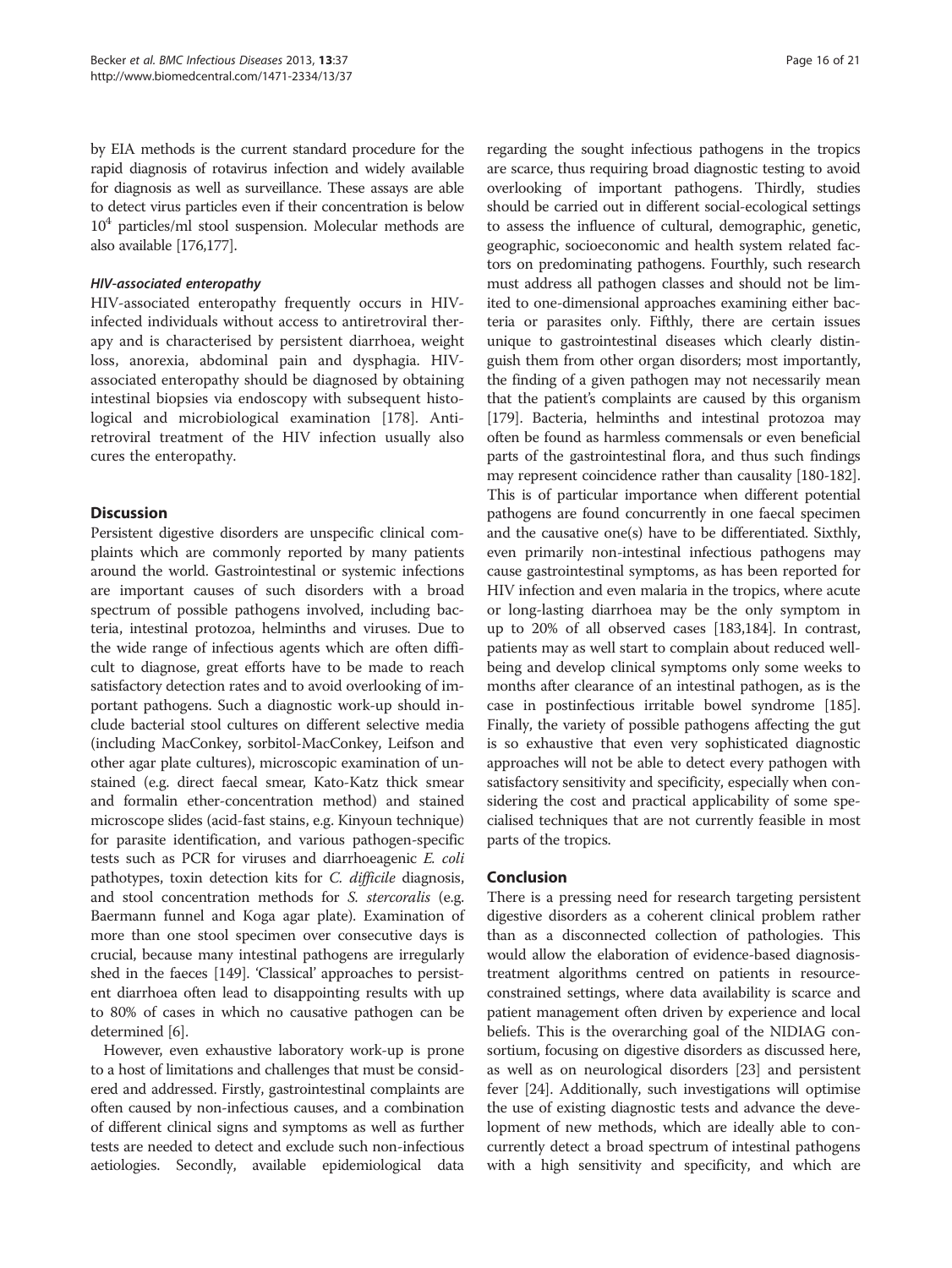<span id="page-16-0"></span>simple and affordable enough to be performed in lowincome countries where prevalences of persistent digestive disorders are generally high. Moreover, the thorough evaluation of reference tests for intestinal pathogens can serve as diagnostic 'gold' standard in the standardisation and validation of easily applicable RDTs, which are highly needed tools in resource-constrained field settings. Finally, such in-depth investigations are not only important for individual patient management, but also for public health policy making (e.g. to assess the efficacy and costeffectiveness of ongoing preventive chemotherapy control programmes targeting helminthiases). There is a need for improved diagnostics for persistent digestive disorders in the tropics. It is desirable to conduct a multicentric study to investigate the clinical presentations and respective identified pathogens of large patient cohorts presenting with non-acute gastrointestinal diseases as a first step towards more reliable and evidence-based clinical case management in the tropics.

#### Competing interest

The authors declare that they have no competing interests.

#### Authors' contributions

SLB, JV and JU took primary responsibility for the literature search. SLB, JV, SK, MP and JU drafted the manuscript. According to their areas of expertise, the authors critically revised the text chapters (bacteria: SLB, DCW, LvM, CPY and MAM; parasites: SLB, SK, DCW, KP, HM, MS, FM, MAM, LvL, EKN and JU; viruses: MP; clinical aspects: SLB, CPY, JJ, EB and SR). All authors contributed to the manuscript, read and approved the final version.

#### Financial support

This work is part of the NIDIAG network (Collaborative Project; http://www. nidiag.org) supported by the European Commission under the Health Cooperation Work Programme of the 7th Framework Programme (grant agreement no. 260260).

#### Acknowledgements

We thank Yvette Endriss from the Swiss Tropical and Public Health Institute in Basel, Switzerland, for her help in taking photographs of various helminth eggs for Figure 1.

#### Author details

<sup>1</sup>Department of Epidemiology and Public Health, Swiss Tropical and Public Health Institute, Basel, Switzerland. <sup>2</sup>University of Basel, Basel, Switzerland.<br><sup>3</sup>Institute of Medical Microbiology and Hygiene University of Saarland <sup>3</sup>Institute of Medical Microbiology and Hygiene, University of Saarland Hospital, Homburg/Saar, Germany. <sup>4</sup> Department of Virology, University of Freiburg, Freiburg, Germany. <sup>5</sup>Faculty of Infectious and Tropical Diseases, London School of Hygiene and Tropical Medicine, London, United Kingdom. 6 Department of Biomedical Sciences, Institute of Tropical Medicine, Antwerp, Belgium. <sup>7</sup>Department of Medical Services and Diagnostic, Swiss Tropical and Public Health Institute, Basel, Switzerland. <sup>8</sup>J.D. MacLean Centre for Tropical Diseases, and Divisions of Infectious Diseases and Medical Microbiology, McGill University Health Centre, Montreal, Canada. <sup>9</sup>Department of Clinical Sciences, Institute of Tropical Medicine, Antwerp, Belgium. <sup>10</sup>Institut National de Recherche en Santé Publique, Bamako, Mali. <sup>11</sup>Department of Internal Medicine, B P Koirala Institute of Health Sciences, Dharan, Nepal. <sup>12</sup>Centre for Tropical Medicine, Faculty of Medicine, Gadjah Mada University, Yogyakarta, Indonesia. 13Department of Public Health, Institute of Tropical Medicine, Antwerp, Belgium. <sup>14</sup>Institut National de Recherche Biomédicale, Kinshasa, Democratic Republic of the Congo. <sup>15</sup>Université de Kinshasa, Kinshasa, Democratic Republic of the Congo. <sup>16</sup>Department of Parasitology, Leiden University Medical Center, Leiden, The Netherlands. 17Unité de Formation et de Recherche Biosciences, Université Félix Houphouët-Boigny, Abidjan, Côte d'Ivoire. 18Département Environnement et Santé, Centre Suisse de

Recherches Scientifiques en Côte d'Ivoire, Abidjan, Côte d'Ivoire. <sup>19</sup>Division of Humanitarian and International Medicine, Geneva University Hospitals, Geneva, Switzerland.

Received: 17 September 2012 Accepted: 14 January 2013 Published: 24 January 2013

#### References

- 1. Bartram J, Cairncross S: Hygiene, sanitation, and water: forgotten foundations of health. PLoS Med 2010, 7:e1000367.
- 2. WHO: Diarrhoeal disease. Fact sheet no. 330. August 2009. Geneva: World Health Organization: 2009.
- 3. Murray CJL, Vos T, Lozano R, Naghavi M, Flaxman AD, Michaud C, Ezzati M, Shibuya K, Salomon JA, Abdalla S, et al: Disability-adjusted life years (DALYs) for 291 diseases and injuries in 21 regions, 1990–2010: a systematic analysis for the Global Burden of Disease Study 2010. Lancet 2012, 380:2197–2223.
- 4. Lozano R, Naghavi M, Foreman K, Lim S, Shibuya K, Aboyans V, Abraham J, Adair T, Aggarwal R, Ahn SY, et al: Global and regional mortality from 235 causes of death for 20 age groups in 1990 and 2010: a systematic analysis for the Global Burden of Disease Study 2010. Lancet 2012, 380:2095–2128.
- 5. Tate JE, Burton AH, Boschi-Pinto C, Steele AD, Duque J, Parashar UD: 2008 estimate of worldwide rotavirus-associated mortality in children younger than 5 years before the introduction of universal rotavirus vaccination programmes: a systematic review and meta-analysis. Lancet Infect Dis 2012, 12:136–141.
- 6. Pawlowski SW, Warren CA, Guerrant R: Diagnosis and treatment of acute or persistent diarrhea. Gastroenterology 2009, 136:1874–1886.
- 7. Utzinger J, Becker SL, Knopp S, Blum J, Neumayr AL, Keiser J, Hatz CF: Neglected tropical diseases: diagnosis, clinical management, treatment and control. Swiss Med Wkly 2012, 142:w13727.
- 8. Pullan RL, Brooker SJ: The global limits and population at risk of soiltransmitted helminth infections in 2010. Parasit Vectors 2012, 5:81.
- 9. Hotez PJ, Molyneux DH, Fenwick A, Ottesen E, Ehrlich Sachs S, Sachs JD: Incorporating a rapid-impact package for neglected tropical diseases with programs for HIV/AIDS, tuberculosis, and malaria. PLoS Med 2006, 3:e102.
- 10. Utzinger J: A research and development agenda for the control and elimination of human helminthiases. PLoS Negl Trop Dis 2012, 6:e1646
- 11. Hotez PJ, Molyneux DH, Fenwick A, Kumaresan J, Ehrlich Sachs S, Sachs JD, Savioli L: Control of neglected tropical diseases. N Engl J Med 2007, 357:1018–1027.
- 12. Hotez P: Hookworm and poverty. Ann N Y Acad Sci 2008, 1136:38-44.
- 13. Hotez PJ, Fenwick A, Savioli L, Molyneux DH: Rescuing the bottom billion through control of neglected tropical diseases. Lancet 2009, 373:1570–1575.
- 14. Conteh L, Engels T, Molyneux DH: Socioeconomic aspects of neglected tropical diseases. Lancet 2010, 375:239–247.
- 15. King CH: Parasites and poverty: the case of schistosomiasis. Acta Trop 2010, 113:95–104.
- 16. Cavalli A, Bamba SI, Traore MN, Boelaert M, Coulibaly Y, Polman K, Pirard M, Van Dormael M: Interactions between Global Health Initiatives and country health systems: the case of a neglected tropical diseases control program in Mali. PLoS Negl Trop Dis 2010, 4:e798.
- 17. Marchal B, Van Dormael M, Pirard M, Cavalli A, Kegels G, Polman K: Neglected tropical disease (NTD) control in health systems: the interface between programmes and general health services. Acta Trop 2011, 120(Suppl 1):S177–S185.
- 18. Amazigo UV, Leak SG, Zoure HG, Njepuome N, Lusamba-Dikassa PS: Community-driven interventions can revolutionise control of neglected tropical diseases. Trends Parasitol 2012, 28:231–238.
- 19. Robays J, Lefevre P, Lutumba P, Lubanza S, Kande Betu Ku Mesu V, Van der Stuyft P, Boelaert M: Drug toxicity and cost as barriers to community participation in HAT control in the Democratic Republic of Congo. Trop Med Int Health 2007, 12:290–298.
- 20. Kibadi K, Boelaert M, Kayinua M, Minuku JB, Muyembe-Tamfum JJ, Portaels F, Lefevre P: Therapeutic itineraries of patients with ulcerated forms of Mycobacterium ulcerans (Buruli ulcer) disease in a rural health zone in the Democratic Republic of Congo. Trop Med Int Health 2009, 14:1110–1116.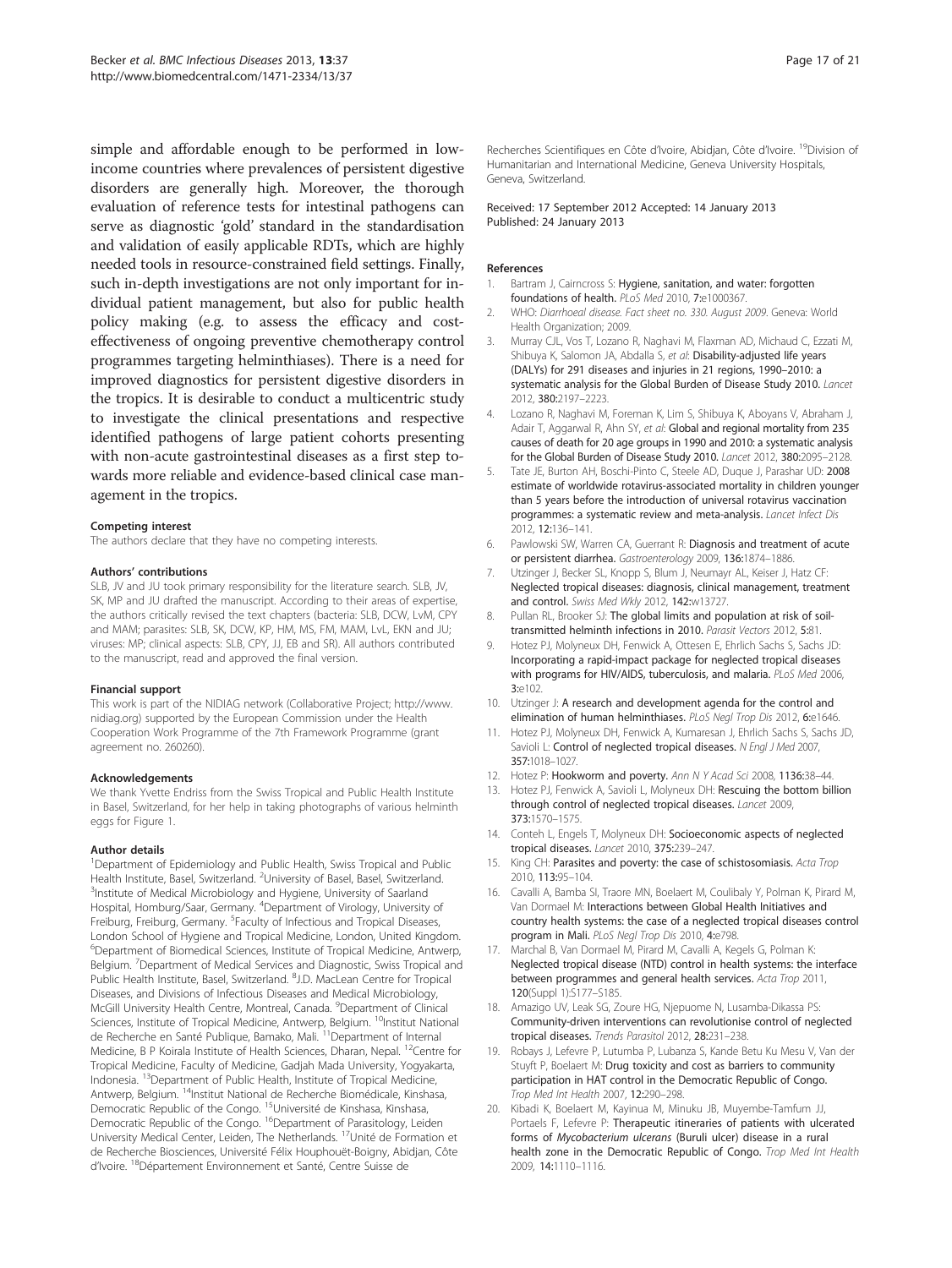- <span id="page-17-0"></span>21. Brun R, Blum J, Chappuis F, Burri C: Human African trypanosomiasis. Lancet 2010, 375:148–159.
- 22. Birx D, de Souza M, Nkengasong JN: Laboratory challenges in the scaling up of HIV, TB, and malaria programs: the interaction of health and laboratory systems, clinical research, and service delivery. Am J Clin Pathol 2009, 131:849–851.
- 23. Yansouni CP, Bottieau E, Lutumba P, Winkler AS, Lynen L, Büscher P, Jacobs J, Gillet P, Lejon V, Alirol E, et al: Rapid diagnostic tests for neurological infections in Central Africa. Lancet Infect Dis 2013, in press.
- 24. Yansouni CP, Bottieau E, Chappuis F, Phoba MF, Lunguya O, Ifeka BB, Jacobs J: Rapid diagnostic tests for a coordinated approach to fever syndromes in low-resource settings. Clin Infect Dis 2012, 55:610–611.
- 25. Lacour M, Zunder T, Huber R, Sander A, Daschner F, Frank U: The pathogenetic significance of intestinal Candida colonization - a systematic review from an interdisciplinary and environmental medical point of view. Int J Hyg Environ Health 2002, 205:257-268.
- 26. Abba K, Sinfield R, Hart CA, Garner P: Pathogens associated with persistent diarrhoea in children in low and middle income countries: systematic review. BMC Infect Dis 2009, 9:88.
- 27. Moore SR: Update on prolonged and persistent diarrhea in children. Curr Opin Gastroenterol 2011, 27:19–23.
- 28. Pfeiffer ML, Dupont HL, Ochoa TJ: The patient presenting with acute dysentery - a systematic review. J Infect 2012, 64:374-386.
- 29. Barratt JL, Harkness J, Marriott D, Ellis JT, Stark D: A review of Dientamoeba fragilis carriage in humans: several reasons why this organism should be considered in the diagnosis of gastrointestinal illness. Gut Microbes 2011,  $2.3 - 12$
- 30. Scanlan PD: Blastocystis: past pitfalls and future perspectives. Trends Parasitol 2012, 28:327–334.
- 31. Janda JM, Abbott SL: The genus Aeromonas: taxonomy, pathogenicity, and infection. Clin Microbiol Rev 2010, 23:35–73.
- 32. Granato PA, Chen L, Holiday I, Rawling RA, Novak-Weekley SM, Quinlan T, Musser KA: Comparison of premier CAMPY enzyme immunoassay (EIA), ProSpecT Campylobacter EIA, and ImmunoCard STAT! CAMPY tests with culture for laboratory diagnosis of Campylobacter enteric infections. J Clin Microbiol 2010, 48:4022–4027.
- 33. Bartlett JG, Gerding DN: Clinical recognition and diagnosis of Clostridium difficile infection. Clin Infect Dis 2008, 46(Suppl 1):S12-S18.
- 34. Planche T, Aghaizu A, Holliman R, Riley P, Poloniecki J, Breathnach A, Krishna S: Diagnosis of Clostridium difficile infection by toxin detection kits: a systematic review. Lancet Infect Dis 2008, 8:777–784.
- 35. Lemee L, Dhalluin A, Testelin S, Mattrat MA, Maillard K, Lemeland JF, Pons JL: Multiplex PCR targeting tpi (triose phosphate isomerase), tcdA (Toxin A), and tcdB (Toxin B) genes for toxigenic culture of Clostridium difficile. J Clin Microbiol 2004, 42:5710–5714.
- 36. Kaur P, Chakraborti A, Asea A: Enteroaggregative Escherichia coli: an emerging enteric food borne pathogen. Interdiscip Perspect Infect Dis 2010, 2010:254159.
- 37. Ochoa TJ, Barletta F, Contreras C, Mercado E: New insights into the epidemiology of enteropathogenic Escherichia coli infection. Trans R Soc Trop Med Hyg 2008, 102:852–856.
- 38. Szakal DD, Schneider G, Pal T: A colony blot immune assay to identify enteroinvasive Escherichia coli and Shigella in stool samples. Diagn Microbiol Infect Dis 2003, 45:165–171.
- 39. Gould LH, Bopp C, Strockbine N, Atkinson R, Baselski V, Body B, Carey R, Crandall C, Hurd S, Kaplan R, et al: Recommendations for diagnosis of shiga toxin-producing Escherichia coli infections by clinical laboratories. MMWR Recomm Rep 2009, 58:1–14.
- 40. Hermos CR, Janineh M, Han LL, McAdam AJ: Shiga toxin-producing Escherichia coli in children: diagnosis and clinical manifestations of O157: H7 and non-O157:H7 infection. J Clin Microbiol 2011, 49:955-959.
- 41. Nataro JP, Kaper JB: Diarrheagenic Escherichia coli. Clin Microbiol Rev 1998, 11:142–201.
- 42. Guion CE, Ochoa TJ, Walker CM, Barletta F, Cleary TG: Detection of diarrheagenic Escherichia coli by use of melting-curve analysis and real-time multiplex PCR. J Clin Microbiol 2008, 46:1752–1757.
- 43. Wiener RS, Della-Latta P, Schluger NW: Effect of nucleic acid amplification for Mycobacterium tuberculosis on clinical decision making in suspected extrapulmonary tuberculosis. Chest 2005, 128:102–107.
- 44. Giouleme O, Paschos P, Katsaros M, Papalexi F, Karabatsou S, Masmanidou M, Koliouskas D: Intestinal tuberculosis: a diagnostic challenge - case
- 45. Bhan MK, Bahl R, Bhatnagar S: Typhoid and paratyphoid fever. Lancet 2005, 366:749–762.
- 46. Kariuki S: Typhoid fever in sub-Saharan Africa: challenges of diagnosis and management of infections. J Infect Dev Ctries 2008, 2:443-447.
- 47. Gordon MA: Invasive nontyphoidal Salmonella disease: epidemiology, pathogenesis and diagnosis. Curr Opin Infect Dis 2011, 24:484-489.
- 48. Niyogi SK: Shigellosis. J Microbiol 2005, 43:133–143.
- 49. Marth T, Schneider T: Whipple disease. Curr Opin Gastroenterol 2008, 24:141–148.
- 50. Shears P: Recent developments in cholera. Curr Opin Infect Dis 2001, 14:553–558.
- 51. Neogi SB, Chowdhury N, Asakura M, Hinenoya A, Haldar S, Saidi SM, Kogure K, Lara RJ, Yamasaki S: A highly sensitive and specific multiplex PCR assay for simultaneous detection of Vibrio cholerae, Vibrio parahaemolyticus and Vibrio vulnificus. Lett Appl Microbiol 2010, 51:293–300.
- 52. Bockemühl J, Roggentin P: Intestinal yersiniosis. Clinical importance, epidemiology, diagnosis, and prevention. Bundesgesundheitsblatt Gesundheitsforschung Gesundheitsschutz 2004, 47:685–691. (in German).
- 53. M'Ikanatha NM, Dettinger LA, Perry A, Rogers P, Reynolds SM, Nachamkin I: Culturing stool specimens for Campylobacter spp., Pennsylvania, USA. Emerg Infect Dis 2012, 18:484–487.
- 54. Shanholtzer CJ, Peterson LR, Olson MN, Gerding DN: Prospective study of gram-stained stool smears in diagnosis of Clostridium difficile colitis. J Clin Microbiol 1983, 17:906–908.
- 55. Schuster FL, Ramirez-Avila L: Current world status of Balantidium coli. Clin Microbiol Rev 2008, 21:626–638.
- 56. Stark D, van Hal S, Marriott D, Ellis J, Harkness J: Irritable bowel syndrome: a review on the role of intestinal protozoa and the importance of their detection and diagnosis. Int J Parasitol 2007, 37:11-20.
- 57. Stensvold CR, Nielsen HV, Molbak K, Smith HV: Pursuing the clinical significance of Blastocystis - diagnostic limitations. Trends Parasitol 2009, 25:23–29.
- 58. Zhang X, Qiao J, Wu X, Da R, Zhao L, Wei Z: In vitro culture of Blastocystis hominis in three liquid media and its usefulness in the diagnosis of blastocystosis. Int J Infect Dis 2012, 16:e23–e28.
- 59. Verweij JJ, Blange RA, Templeton K, Schinkel J, Brienen EA, van Rooyen MA, van Lieshout L, Polderman AM: Simultaneous detection of Entamoeba histolytica, Giardia lamblia, and Cryptosporidium parvum in fecal samples by using multiplex real-time PCR. J Clin Microbiol 2004, 42:1220–1223.
- 60. van Lieshout L, Verweij JJ: Newer diagnostic approaches to intestinal protozoa. Curr Opin Infect Dis 2010, 23:488–493.
- 61. Caccio SM, Pozio E: Advances in the epidemiology, diagnosis and treatment of cryptosporidiosis. Expert Rev Anti Infect Ther 2006, 4:429–443.
- 62. Davies AP, Chalmers RM: Cryptosporidiosis. BMJ 2009, 339:b4168.
- 63. Ortega YR, Sanchez R: Update on Cyclospora cayetanensis, a food-borne and waterborne parasite. Clin Microbiol Rev 2010, 23:218-234.
- 64. Verweij JJ, Mulder B, Poell B, van Middelkoop D, Brienen EA, van Lieshout L: Real-time PCR for the detection of Dientamoeba fragilis in fecal samples. Mol Cell Probes 2007, 21:400–404.
- 65. Stark D, Barratt J, Roberts T, Marriott D, Harkness J, Ellis J: Comparison of microscopy, two xenic culture techniques, conventional and real-time PCR for the detection of Dientamoeba fragilis in clinical stool samples. Eur J Clin Microbiol Infect Dis 2010, 29:411–416.
- 66. Qvarnstrom Y, James C, Xayavong M, Holloway BP, Visvesvara GS, Sriram R, da Silva AJ: Comparison of real-time PCR protocols for differential laboratory diagnosis of amebiasis. J Clin Microbiol 2005, 43:5491-5497.
- 67. Fotedar R, Stark D, Beebe N, Marriott D, Ellis J, Harkness J: Laboratory diagnostic techniques for Entamoeba species. Clin Microbiol Rev 2007, 20:511–532.
- 68. Clark CG, Diamond LS: Methods for cultivation of luminal parasitic protists of clinical importance. Clin Microbiol Rev 2002, 15:329–341.
- 69. Kebede A, Verweij J, Dorigo-Zetsma W, Sanders E, Messele T, van Lieshout L, Petros B, Polderman T: Overdiagnosis of amoebiasis in the absence of Entamoeba histolytica among patients presenting with diarrhoea in Wonji and Akaki, Ethiopia. Trans R Soc Trop Med Hyg 2003, 97:305–307.
- 70. Kebede A, Verweij JJ, Petros B, Polderman AM: Misleading microscopy in amoebiasis. Trop Med Int Health 2004, 9:651–652.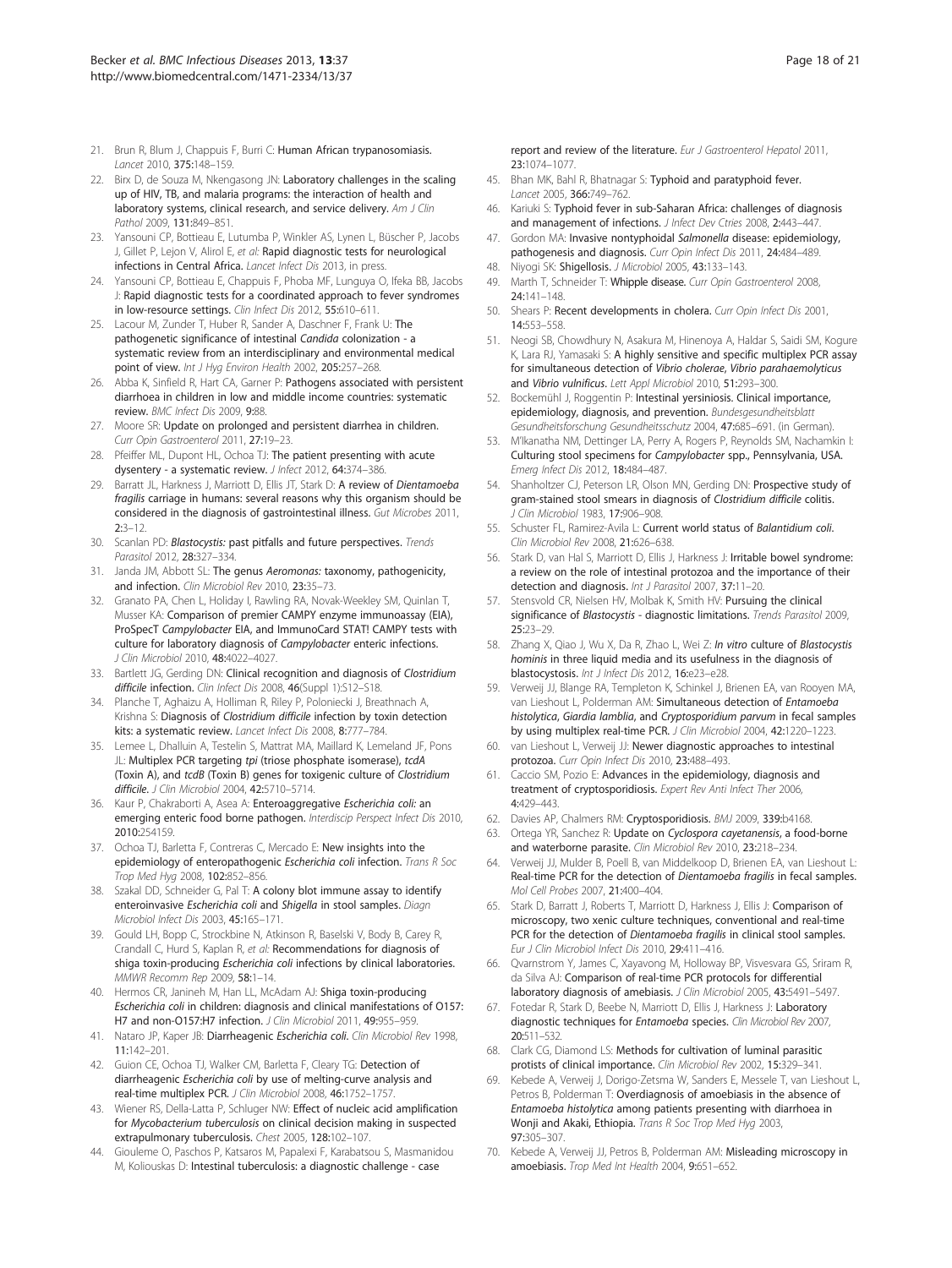- <span id="page-18-0"></span>71. Nagaty IM, Hegazi MM: Dot-ELISA copro-antigen and direct stool examination in diagnosis of giardiasis patients. J Egypt Soc Parasitol 2007, 37:641–648.
- 72. ten Hove RJ, van Lieshout L, Brienen EA, Perez MA, Verweij JJ: Real-time polymerase chain reaction for detection of Isospora belli in stool samples. Diagn Microbiol Infect Dis 2008, 61:280-283.
- 73. Murphy SC, Hoogestraat DR, Sengupta DJ, Prentice J, Chakrapani A, Cookson BT: Molecular diagnosis of cystoisosporiasis using extendedrange PCR screening. J Mol Diagn 2011, 13:359–362.
- 74. Didier ES, Weiss LM: Microsporidiosis: not just in AIDS patients. Curr Opin Infect Dis 2011, 24:490–495.
- 75. Didier ES, Weiss LM: Microsporidiosis: current status. Curr Opin Infect Dis 2006, 19:485–492.
- 76. Verweij JJ, Ten Hove R, Brienen EA, van Lieshout L: Multiplex detection of Enterocytozoon bieneusi and Encephalitozoon spp. in fecal samples using real-time PCR. Diagn Microbiol Infect Dis 2007, 57:163–167.
- 77. Scholz T, Garcia HH, Kuchta R, Wicht B: Update on the human broad tapeworm (genus diphyllobothrium), including clinical relevance. Clin Microbiol Rev 2009, 22:146–160.
- 78. Wicht B, Yanagida T, Scholz T, Ito A, Jimenez JA, Brabec J: Multiplex PCR for differential identification of broad tapeworms (Cestoda: Diphyllobothrium) infecting humans. J Clin Microbiol 2010, 48:3111–3116.
- 79. Steinmann P, Cringoli G, Bruschi F, Matthys B, Lohourignon LK, Castagna B, Maurelli MP, Morgoglione ME, Utzinger J, Rinaldi L: FLOTAC for the diagnosis of Hymenolepis spp. infection: proof-of-concept and comparing diagnostic accuracy with other methods. Parasitol Res 2012, 111:749–754.
- 80. Brunetti E, White AC Jr: Cestode infestations: hydatid disease and cysticercosis. Infect Dis Clin North Am 2012, 26:421–435.
- 81. Katz N, Chaves A, Pellegrino J: A simple device for quantitative stool thicksmear technique in schistosomiasis mansoni. Rev Inst Med Trop São Paulo 1972, 14:397–400.
- 82. WHO: Bench aids for the diagnosis of intestinal parasites. Geneva: World Health Organization; 1994.
- 83. Basuni M, Muhi J, Othman N, Verweij JJ, Ahmad M, Miswan N, Rahumatullah A, Aziz FA, Zainudin NS, Noordin R: A pentaplex real-time polymerase chain reaction assay for detection of four species of soil-transmitted helminths. AmJTrop Med Hyg 2011, 84:338-343.
- 84. Soukhathammavong P, Sayasone S, Harimanana AN, Akkhavong A, Thammasack S, Phoumindr N, Choumlivong K, Keoluangkhot V, Phongmany S, Akkhavong K, et al: Three cases of intestinal capillariasis in Lao People's Democratic Republic. AmJTrop Med Hyg 2008, 79:735–738.
- 85. Attia RA, Tolba ME, Yones DA, Bakir HY, Eldeek HE, Kamel S: Capillaria philippinensis in Upper Egypt: has it become endemic? AmJTrop Med Hyg 2012, 86:126–133.
- 86. Montes M, Sawhney C, Barros N: Strongyloides stercoralis: there but not seen. Curr Opin Infect Dis 2010, 23:500-504.
- 87. Verweij JJ, Canales M, Polman K, Ziem J, Brienen EA, Polderman AM, van Lieshout L: Molecular diagnosis of Strongyloides stercoralis in faecal samples using real-time PCR. Trans R Soc Trop Med Hyg 2009, 103:342-346.
- 88. Keiser J, Duthaler U, Utzinger J: Update on the diagnosis and treatment of food-borne trematode infections. Curr Opin Infect Dis 2010, 23:513–520.
- 89. Glinz D, Silué KD, Knopp S, Lohourignon LK, Yao KP, Steinmann P, Rinaldi L, Cringoli G, N'Goran EK, Utzinger J: Comparing diagnostic accuracy of Kato-Katz, Koga agar plate, ether-concentration, and FLOTAC for Schistosoma mansoni and soil-transmitted helminths. PLoS Negl Trop Dis 2010, 4:e754.
- 90. Henke-Gendo C, Ganzenmueller T, Kluba J, Harste G, Raggub L, Heim A: Improved quantitative PCR protocols for adenovirus and CMV with an internal inhibition control system and automated nucleic acid isolation. J Med Virol 2012, 84:890–896.
- 91. van Maarseveen NM, Wessels E, de Brouwer CS, Vossen AC, Claas EC: Diagnosis of viral gastroenteritis by simultaneous detection of adenovirus group F, astrovirus, rotavirus group a, norovirus genogroups I and II, and sapovirus in two internally controlled multiplex real-time PCR assays. J Clin Virol 2010, 49:205–210.
- 92. Kantola K, Sadeghi M, Antikainen J, Kirveskari J, Delwart E, Hedman K, Soderlund-Venermo M: Real-time quantitative PCR detection of four human bocaviruses. J Clin Microbiol 2010, 48:4044-4050.
- 93. Dare RK, Fry AM, Chittaganpitch M, Sawanpanyalert P, Olsen SJ, Erdman DD: Human coronavirus infections in rural Thailand: a comprehensive study

using real-time reverse-transcription polymerase chain reaction assays. J Infect Dis 2007, 196:1321–1328.

- 94. Dierssen U, Rehren F, Henke-Gendo C, Harste G, Heim A: Rapid routine detection of enterovirus RNA in cerebrospinal fluid by a one-step realtime RT-PCR assay. J Clin Virol 2008, 42:58–64.
- 95. Center for Disease Control and Prevention: Guidelines for appropriate evaluations of HIV testing technologies in Africa. Available at: [http://www.](http://www.who.int/diagnostics_laboratory/publications/EN_HIVEval_Guide.pdf) [who.int/diagnostics\\_laboratory/publications/EN\\_HIVEval\\_Guide.pdf](http://www.who.int/diagnostics_laboratory/publications/EN_HIVEval_Guide.pdf) (accessed online: 26 December 2012).
- 96. Branson BM: The future of HIV testing. J Acquir Immune Defic Syndr 2010, 55(Suppl 2):S102–S105.
- 97. Baumgarte S, de Souza Luna LK, Grywna K, Panning M, Drexler JF, Karsten C, Huppertz HI, Drosten C: Prevalence, types, and RNA concentrations of human parechoviruses, including a sixth parechovirus type, in stool samples from patients with acute enteritis. J Clin Microbiol 2008, 46:242-248.
- Martiny D, Busson L, Wybo I, El Haj RA, Dediste A, Vandenberg O: Comparison of the Microflex LT and Vitek MS systems for routine identification of bacteria by matrix-assisted laser desorption ionizationtime of flight mass spectrometry. J Clin Microbiol 2012, 50:1313-1325.
- 99. Bessede E, Delcamp A, Sifre E, Buissonniere A, Megraud F: New methods for detection of campylobacters in stool samples in comparison to culture. J Clin Microbiol 2011, 49:941–944.
- 100. Kuhn KG, Falkenhorst G, Ceper T, Dalby T, Ethelberg S, Molbak K, Krogfelt KA: Detection of antibodies to Campylobacter in humans using enzymelinked immunosorbent assays: a review of the literature. Diagn Microbiol Infect Dis 2012, 74:113–118.
- 101. Yaqing H, Wenping Z, Zhiyi Y, Xionghu W, Shouyi Y, Hong Y, Yingchun D, Guifang H: Detection of human Enterovirus 71 reverse transcription loop-mediated isothermal amplification (RT-LAMP). Lett Appl Microbiol 2012, 54:233–239.
- 102. Yamazaki W: Sensitive and rapid detection of Campylobacter jejuni and Campylobacter coli using loop-mediated isothermal amplification. Methods Mol Biol 2013, 943:267–277.
- 103. Parry CM, Wijedoru L, Arjyal A, Baker S: The utility of diagnostic tests for enteric fever in endemic locations. Expert Rev Anti Infect Ther 2011, 9:711–725.
- 104. Gilman RH, Terminel M, Levine MM, Hernandez-Mendoza P, Hornick RB: Relative efficacy of blood, urine, rectal swab, bone-marrow, and rose-spot cultures for recovery of Salmonella typhi in typhoid fever. Lancet 1975, 305:1211–1213.
- 105. Baker S, Favorov M, Dougan G: Searching for the elusive typhoid diagnostic. BMC Infect Dis 2010, 10:45.
- 106. Joost I, Speck K, Herrmann M, von Müller L: Characterisation of Clostridium difficile isolates by slpA and tcdC gene sequencing. Int J Antimicrob Agents 2009, 33(Suppl 1):S13–S18.
- 107. Bartlett JG: Clostridium difficile: progress and challenges. Ann N Y Acad Sci 2010, 1213:62–69.
- 108. de Jong E, de Jong AS, Bartels CJ, Van Der Rijt-Van Den Biggelaar C, Melchers WJ, Sturm PD: Clinical and laboratory evaluation of a real-time PCR for Clostridium difficile toxin A and B genes. Eur J Clin Microbiol Infect Dis 2012, 31:2219–2225.
- 109. Reller ME, Lema CA, Perl TM, Cai M, Ross TL, Speck KA, Carroll KC: Yield of stool culture with isolate toxin testing versus a two-step algorithm including stool toxin testing for detection of toxigenic Clostridium difficile. J Clin Microbiol 2007, 45:3601–3605.
- 110. Crobach MJ, Dekkers OM, Wilcox MH, Kuijper EJ: European Society of Clinical Microbiology and Infectious Diseases (ESCMID): data review and recommendations for diagnosing Clostridium difficile infection (CDI). Clin Microbiol Infect 2009, 15:1053–1066.
- 111. Robert-Koch-Institut: Abschließende Darstellung und Bewertung der epidemiologischen Erkenntnisse im EHEC O104:H4 Ausbruch Deutschland 2011. Berlin: Robert-Koch-Institut, 2011. (in German). Available at: [http://www.rki.](http://www.rki.de/DE/Content/InfAZ/E/EHEC/EHEC-Abschlussbericht.html) [de/DE/Content/InfAZ/E/EHEC/EHEC-Abschlussbericht.html](http://www.rki.de/DE/Content/InfAZ/E/EHEC/EHEC-Abschlussbericht.html) (accessed online: 30 August 2012).
- 112. Donoghue HD, Holton J: Intestinal tuberculosis. Curr Opin Infect Dis 2009, 22:490–496.
- 113. Jeyanathan M, Boutros-Tadros O, Radhi J, Semret M, Bitton A, Behr MA: Visualization of mycobacterium avium in Crohn's tissue by oil-immersion microscopy. Microbes Infect 2007, 9:1567–1573.
- 114. Yu H, Liu Y, Wang Y, Peng L, Li A, Zhang Y: Clinical, endoscopic and histological differentiations between Crohn's disease and intestinal tuberculosis. Digestion 2012, 85:202–209.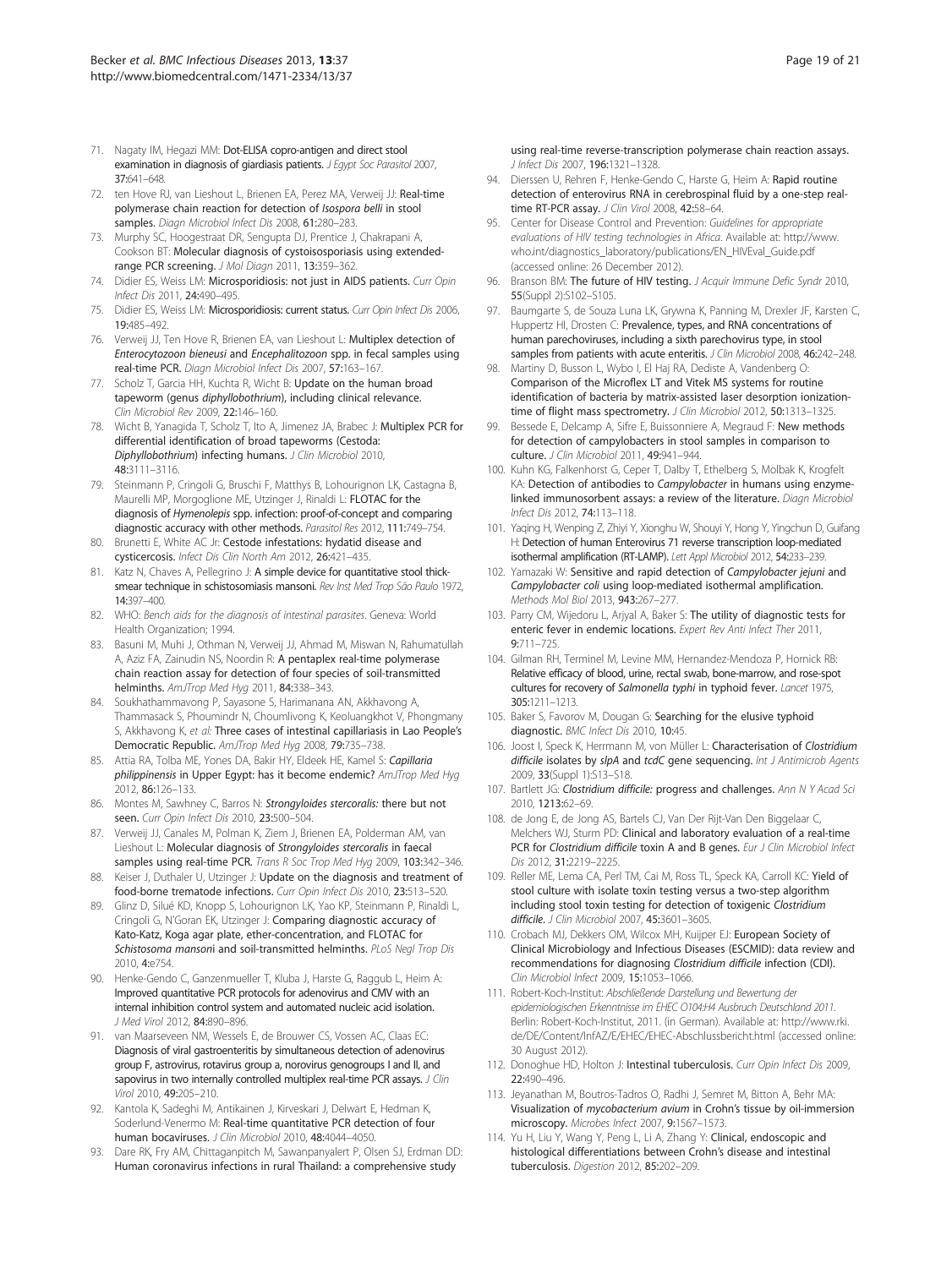- <span id="page-19-0"></span>115. Honscha G, Von Groll A, Valenca M, Ramos DF, Sanchotene K, Scaini CJ, Ribeiro MO, da Silva PE: The laboratory as a tool to qualify tuberculosis diagnosis. Int J Tuberc Lung Dis 2008, 12:218-220.
- 116. Yardley JH, Hendrix TR: Combined electron and light microscopy in Whipple's disease. Demonstration of "bacillary bodies" in the intestine. Bull Johns Hopkins Hosp 1961, 109:80–98.
- 117. Raoult D, Birg ML, La Scola B, Fournier PE, Enea M, Lepidi H, Roux V, Piette JC, Vandenesch F, Vital-Durand D, et al: Cultivation of the bacillus of Whipple's disease. N Engl J Med 2000, 342:620–625.
- 118. Raoult D, Fenollar F, Birg ML: Culture of T. whipplei from the stool of a patient with Whipple's disease. N Engl J Med 2006, 355:1503–1505.
- 119. Dobell C: The discovery of the intestinal protozoa of man. Proc R Soc Med 1920, 13:1–15.
- 120. Allen AVH, Ridley DS: Further observations on the formol-ether concentration technique for faecal parasites. J Clin Pathol 1970, 23:545–546.
- 121. Utzinger J, Botero-Kleiven S, Castelli F, Chiodini PL, Edwards H, Kohler N, Gulletta M, Lebbad M, Manser M, Matthys B, et al: Microscopic diagnosis of sodium acetate-acetic acid-formalin-fixed stool samples for helminths and intestinal protozoa: a comparison among European reference laboratories. Clin Microbiol Infect 2010, 16:267-273.
- 122. Becker SL, Lohourignon LK, Speich B, Rinaldi L, Knopp S, N'Goran EK, Cringoli G, Utzinger J: Comparison of the Flotac-400 dual technique and the formalin-ether concentration technique for diagnosis of human intestinal protozoon infection. J Clin Microbiol 2011, 49:2183–2190.
- 123. Sharp SE, Suarez CA, Duran Y, Poppiti RJ: Evaluation of the Triage Micro Parasite Panel for detection of Giardia lamblia, Entamoeba histolytica/ Entamoeba dispar, and Cryptosporidium parvum in patient stool specimens. J Clin Microbiol 2001, 39:332-334.
- 124. Chalmers RM, Davies AP: Clinical cryptosporidiosis. Exp Parasitol 2010, 124:138–146.
- 125. Diamond LS, Clark CG: A redescription of Entamoeba histolytica Schaudinn, 1903 (Emended Walker, 1911) separating it from Entamoeba dispar Brumpt, 1925. J Eukaryot Microbiol 1993, 40:340–344.
- 126. Haque R, Neville LM, Hahn P, Petri WA Jr: Rapid diagnosis of Entamoeba infection by using Entamoeba and Entamoeba histolytica stool antigen detection kits. J Clin Microbiol 1995, 33:2558-2561.
- 127. Fotedar R, Stark D, Beebe N, Marriott D, Ellis J, Harkness J: PCR detection of Entamoeba histolytica, Entamoeba dispar, and Entamoeba moshkovskii in stool samples from Sydney, Australia. J Clin Microbiol 2007, 45:1035-1037.
- 128. Ximenez C, Moran P, Rojas L, Valadez A, Gomez A: Reassessment of the epidemiology of amebiasis: state of the art. Infect Genet Evol 2009, 9:1023–1032.
- 129. ten Hove RJ, van Esbroeck M, Vervoort T, van den Ende J, van Lieshout L, Verweij JJ: Molecular diagnostics of intestinal parasites in returning travellers. Eur J Clin Microbiol Infect Dis 2009, 28:1045–1053.
- 130. de Vlas SJ, Gryseels B: Underestimation of Schistosoma mansoni prevalences. Parasitol Today 1992, 8:274–277.
- 131. Booth M, Vounatsou P, N'Goran EK, Tanner M, Utzinger J: The influence of sampling effort and the performance of the Kato-Katz technique in diagnosing Schistosoma mansoni and hookworm co-infections in rural Côte d'Ivoire. Parasitology 2003, 127:525–531.
- 132. Speich B, Knopp S, Mohammed KA, Khamis IS, Rinaldi L, Cringoli G, Rollinson D, Utzinger J: Comparative cost assessment of the Kato-Katz and FLOTAC techniques for soil-transmitted helminth diagnosis in epidemiological surveys. Parasit Vectors 2010, 3:71.
- 133. García LS, Bruckner DA: Diagnostic medical parasitology. Washington D.C: ASM Press; 2001.
- 134. Tarafder MR, Carabin H, Joseph L, Balolong E Jr, Olveda R, McGarvey ST: Estimating the sensitivity and specificity of Kato-Katz stool examination technique for detection of hookworms, Ascaris lumbricoides and Trichuris trichiura infections in humans in the absence of a 'gold standard'. Int J Parasitol 2010, 40:399–404.
- 135. Knopp S, Mgeni AF, Khamis IS, Steinmann P, Stothard JR, Rollinson D, Marti H, Utzinger J: Diagnosis of soil-transmitted helminths in the era of preventive chemotherapy: effect of multiple stool sampling and use of different diagnostic techniques. PLoS Negl Trop Dis 2008, 2:e331.
- 136. Berhe N, Medhin G, Erko B, Smith T, Gedamu S, Bereded D, Moore R, Habte E, Redda A, Gebre-Michael T, et al: Variations in helminth faecal egg counts in Kato-Katz thick smears and their implications in assessing infection status with Schistosoma mansoni. Acta Trop 2004, 92:205–212.
- 137. Goodman D, Haji HJ, Bickle QD, Stoltzfus RJ, Tielsch JM, Ramsan M, Savioli L, Albonico M: A comparison of methods for detecting the eggs of Ascaris, Trichuris, and hookworm in infant stool, and the epidemiology of infection in Zanzibari infants. Am J Trop Med Hyg 2007, 76:725–731.
- 138. Steinmann P, Du ZW, Wang LB, Wang XZ, Jiang JY, Li LH, Marti H, Zhou XN, Utzinger J: Extensive multiparasitism in a village of Yunnan province, People's Republic of China, revealed by a suite of diagnostic methods. Am J Trop Med Hyg 2008, 78:760-769.
- 139. Knopp S, Rinaldi L, Khamis IS, Stothard JR, Rollinson D, Maurelli MP, Steinmann P, Marti H, Cringoli G, Utzinger J: A single FLOTAC is more sensitive than triplicate Kato-Katz for the diagnosis of low-intensity soiltransmitted helminth infections. Trans R Soc Trop Med Hyg 2009, 103:347–354.
- 140. Steinmann P, Utzinger J, Du ZW, Zhou XN: Multiparasitism: a neglected reality on global, regional and local scale. Adv Parasitol 2010, 73:21–50.
- 141. Olsen A, van Lieshout L, Marti H, Polderman T, Polman K, Steinmann P, Stothard R, Thybo S, Verweij JJ, Magnussen P: Strongyloidiasis - the most neglected of the neglected tropical diseases? Trans R Soc Trop Med Hyg 2009, 103:967–972.
- 142. Verweij JJ, van Lieshout L: Intestinal parasitic infections in an industrialized country; a new focus on children with better DNA-based diagnostics. Parasitology 2011, 138:1492-1498.
- 143. Becker SL, Sieto B, Silué KD, Adjossan L, Kone S, Hatz C, Kern WV, N'Goran EK, Utzinger J: Diagnosis, clinical features, and self-reported morbidity of Strongyloides stercoralis and hookworm infection in a co-endemic setting. PLoS Negl Trop Dis 2011, 5:e1292.
- 144. World Gastroenterology Organization: WGO practice guideline. Management of strongyloidiasis. Available at: [http://www.worldgastroenterology.org/](http://www.worldgastroenterology.org/assets/downloads/en/pdf/guidelines/15_management_strongyloidiasis_en.pdf) [assets/downloads/en/pdf/guidelines/15\\_management\\_strongyloidiasis\\_en.](http://www.worldgastroenterology.org/assets/downloads/en/pdf/guidelines/15_management_strongyloidiasis_en.pdf) [pdf](http://www.worldgastroenterology.org/assets/downloads/en/pdf/guidelines/15_management_strongyloidiasis_en.pdf) (accessed online: 1 August 2012).
- 145. Koga K, Kasuya S, Khamboonruang C, Sukhavat K, Ieda M, Takatsuka N, Kita K, Ohtomo H: A modified agar plate method for detection of Strongyloides stercoralis. Am J Trop Med Hyg 1991, 45:518-521.
- 146. Feely NM, Waghorn DJ, Dexter T, Gallen I, Chiodini P: Strongyloides stercoralis hyperinfection: difficulties in diagnosis and treatment. Anaesthesia 2010, 65:298–301.
- 147. Kramme S, Nissen N, Soblik H, Erttmann K, Tannich E, Fleischer B, Panning M, Brattig N: Novel real-time PCR for the universal detection of Strongyloides species. J Med Microbiol 2011, 60:454-458.
- 148. Engels D, Sinzinkayo E, Gryseels B: Day-to-day egg count fluctuation in Schistosoma mansoni infection and its operational implications. Am J Trop Med Hyg 1996, 54:319-324.
- 149. Utzinger J, Booth M, N'Goran EK, Müller I, Tanner M, Lengeler C: Relative contribution of day-to-day and intra-specimen variation in faecal egg counts of Schistosoma mansoni before and after treatment with praziquantel. Parasitology 2001, 122:537–544.
- 150. Midzi N, Butterworth AE, Mduluza T, Munyati S, Deelder AM, van Dam GJ: Use of circulating cathodic antigen strips for the diagnosis of urinary schistosomiasis. Trans R Soc Trop Med Hyg 2009, 103:45–51.
- 151. Clerinx J, Van Gompel A: Schistosomiasis in travellers and migrants. Travel Med Infect Dis 2011, 9:6–24.
- 152. Coulibaly JT, Knopp S, N'Guessan NA, Silué KD, Fürst T, Lohourignon LK, Brou JK, N'Gbesso YK, Vounatsou P, N'Goran EK, et al: Accuracy of urine circulating cathodic antigen (CCA) test for Schistosoma mansoni diagnosis in different settings of Côte d'Ivoire. PLoS Negl Trop Dis 2011, 5:e1384.
- 153. Shane HL, Verani JR, Abudho B, Montgomery SP, Blackstock AJ, Mwinzi PN, Butler SE, Karanja DM, Secor WE: Evaluation of urine CCA assays for detection of Schistosoma mansoni infection in Western Kenya. PLoS Negl Trop Dis 2011, 5:e951.
- 154. ten Hove RJ, Verweij JJ, Vereecken K, Polman K, Dieye L, van Lieshout L: Multiplex real-time PCR for the detection and quantification of Schistosoma mansoni and S. haematobium infection in stool samples collected in northern Senegal. Trans R Soc Trop Med Hyg 2008, 102:179–185.
- 155. Obeng BB, Aryeetey YA, de Dood CJ, Amoah AS, Larbi IA, Deelder AM, Yazdanbakhsh M, Hartgers FC, Boakye DA, Verweij JJ, et al: Application of a circulating-cathodic-antigen (CCA) strip test and real-time PCR, in comparison with microscopy, for the detection of Schistosoma haematobium in urine samples from Ghana. Ann Trop Med Parasitol 2008, 102:625-633.
- 156. Wardlaw T, Salama P, Brocklehurst C, Chopra M, Mason E: Diarrhoea: why children are still dying and what can be done. Lancet 2010, 375:870–872.